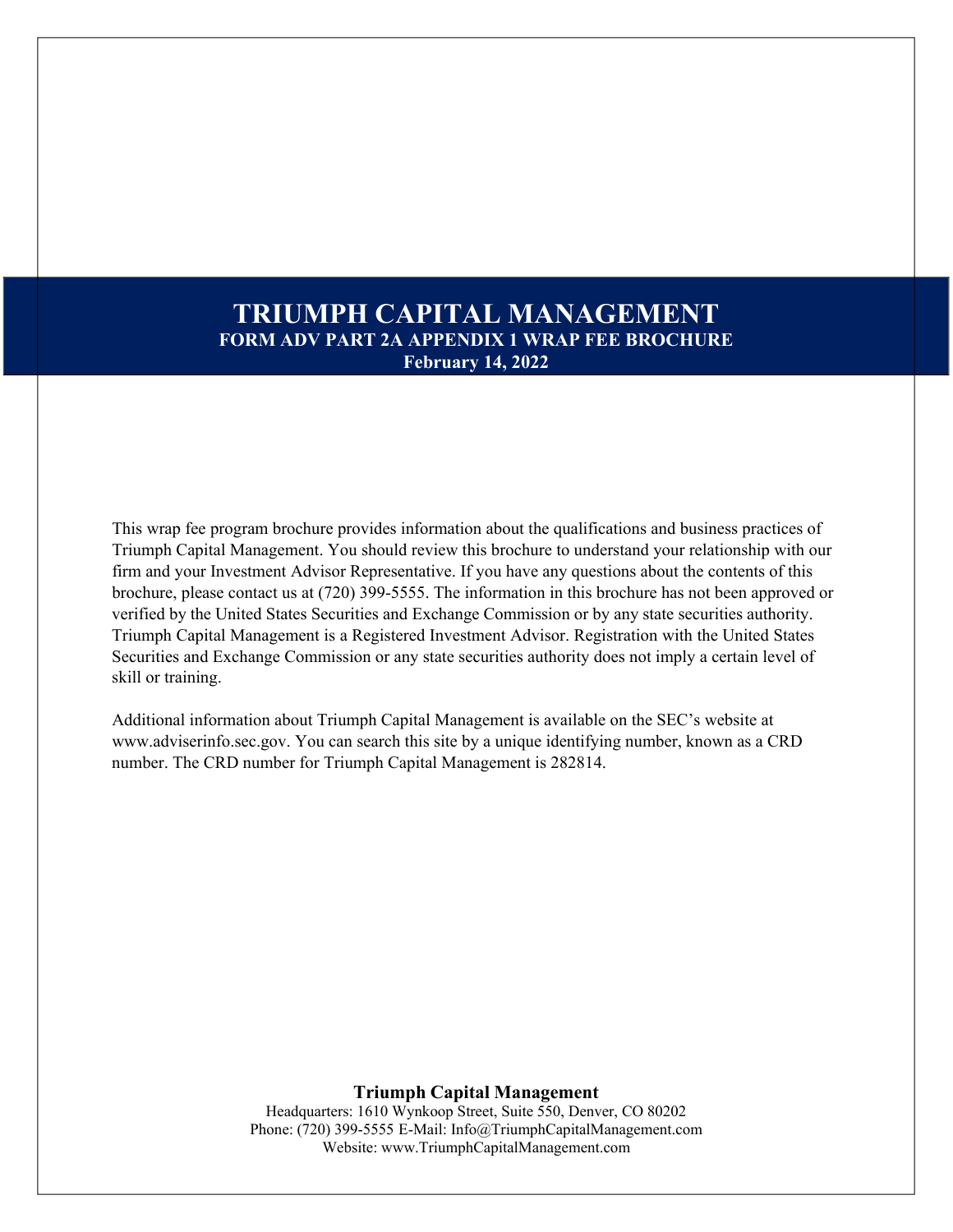## <span id="page-1-0"></span>**ITEM 2: MATERIAL CHANGES**

Below are material changes that have been made to this brochure since the date of our last annual update.

Item 4: Several changes were made to the Managed by Triumph Capital at Security Benefit Program. Additional disclosures were included to better define our services to clients.

Item 4: Several changes were made to better define our services to clients and the fees associated with those services. Additional disclosures were included to further describe TCM's investment management fees.

Item 4: Several changes were made to better define our services to clients and the fees associated with those services. Additional disclosures were included to further describe the Triumph Turnkey Asset Management Program fees.

Item 6: Several changes were made to our investment strategies and the risk of loss.

Item 9: Implemented a list of prohibited activities in client accounts, such as cross trades and the use of leveraged and inverse ETFs and ETNs.

If you would like another copy of this Brochure, please download it from the SEC website as indicated, on the cover page, or you may contact our Chief Compliance Officer, Brandon Drespling, at (720) 399-5555 or at [BrandonD@TriumphCapitalManagement.com.](mailto:BrandonD@TriumphCapitalManagement.com)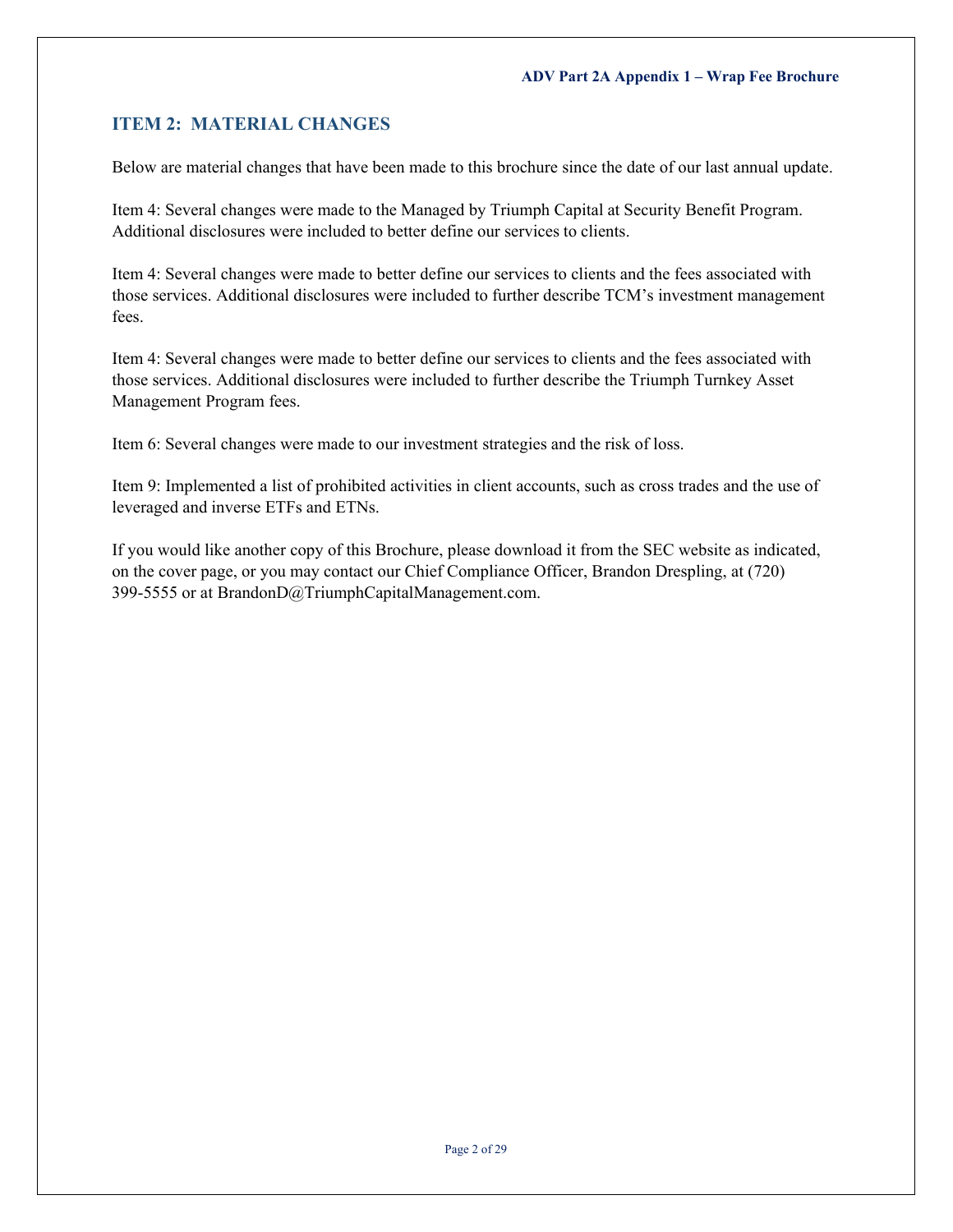# <span id="page-2-0"></span>**ITEM 3: TABLE OF CONTENTS**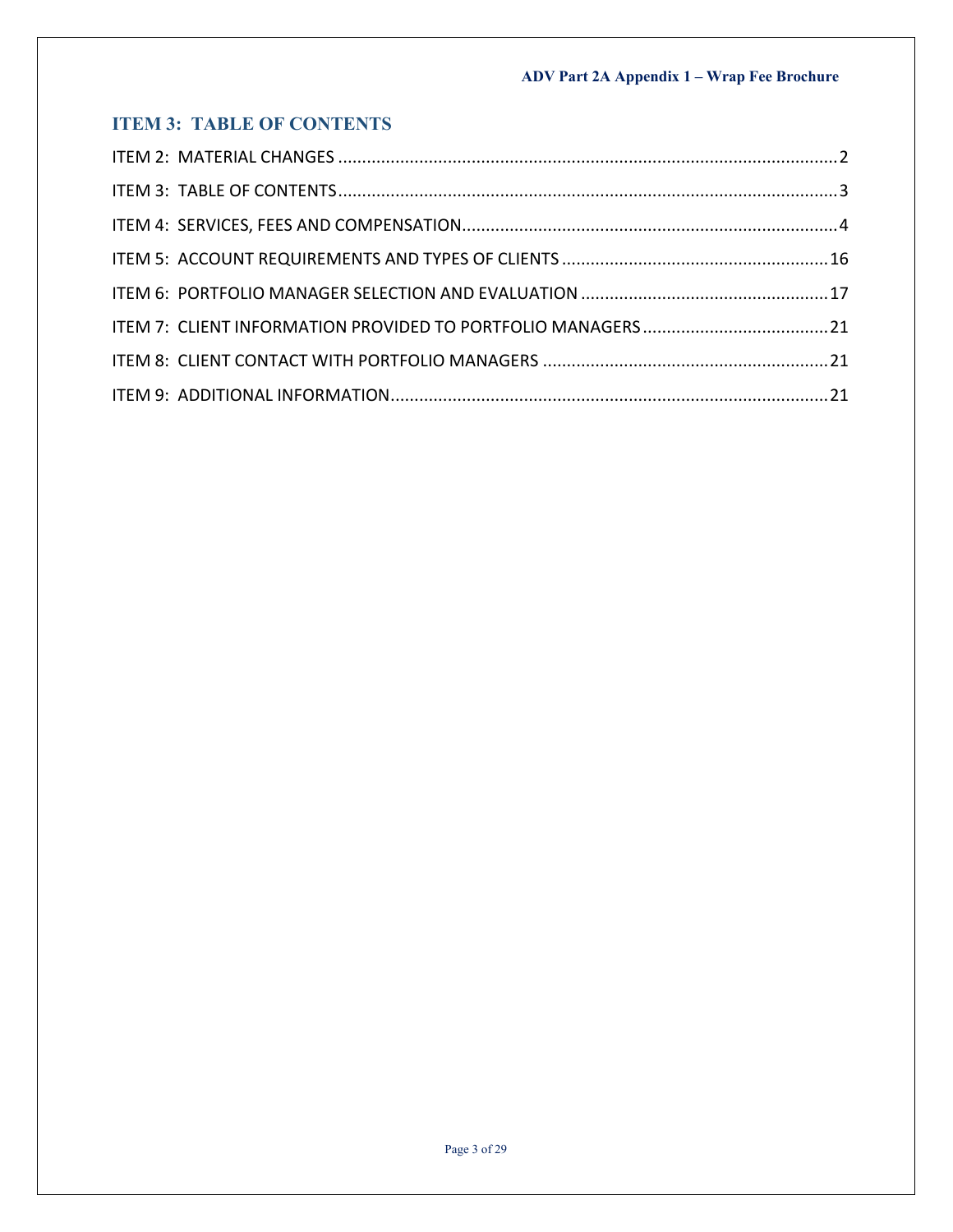This Wrap Fee Brochure is being offered to you by Triumph Capital Management ("TCM") in connection with the investment advisory services TCM provides. This Wrap Fee Brochure discloses information about the services that are provided by TCM and its Investment Advisor Representatives ("IARs") and the way those services are made available to you, the client.

TCM is an investment management firm with office sites located in Denver, CO; Fort Collins, CO; Louisville, CO; and Malibu, CA. TCM's headquarters is located at 1610 Wynkoop Street, Suite 550, Denver, CO 80202. TCM specializes in investment advisory services for high-net-worth individuals, families, trusts, estates, retirement accounts, pension plans, and profit-sharing plans. The firm was established by Mr. Derek Eichenwald, the firm's principal owner, in 2016.

We are committed to helping clients build, manage, and preserve their wealth by providing strategic assistance to help clients achieve their stated financial goals. TCM may offer an initial complimentary meeting upon our discretion; however, investment advisory services are initiated only after you and TCM execute an engagement letter or one of TCM's client agreement forms.

- Website: [www.TriumphCapitalManagement.com](http://www.triumphcapitalmanagement.com/)
- Facebook: [www.facebook.com/triumphcapitalmanagement](http://www.facebook.com/triumphcapitalmanagement)
- Twitter: [www.twitter.com/triumph\\_info](http://www.twitter.com/triumph_info)
- LinkedIn: [www.linkedin.com/company/3268630/](https://www.linkedin.com/company/3268630/)
- YouTube: [www.youtube.com/channel/UCKC2QdvgprAFAVASQM40INw](https://www.youtube.com/channel/UCKC2QdvgprAFAVASQM40INw)
- GoToStage: [www.gotostage.com/channel/bcff543de66d4168a9b1a0e29c79e752](http://www.gotostage.com/channel/bcff543de66d4168a9b1a0e29c79e752)

## <span id="page-3-0"></span>**ITEM 4: SERVICES, FEES AND COMPENSATION**

## **Investment Management and Supervision Services**

TCM offers discretionary investment management and investment supervisory services for a fee based on a percentage of your assets that are under management. These services include investment analysis, allocation of investments, quarterly and monthly portfolio statements, financial commentaries, and ongoing monitoring of client portfolios.

TCM will help in determining your portfolio composition based on your needs, portfolio restrictions, if any, financial goals, and risk tolerances. TCM will work with you to obtain necessary information regarding your financial condition, investment objectives, liquidity requirements, risk tolerance, time horizons, and any restrictions on investing. This information enables TCM to determine the portfolio best suited for your investment objectives and needs.

In performing our services, TCM shall not be required to verify any information received from you or from other professionals about you. If you request, TCM may recommend and engage the services of other professionals for implementation purposes. You have the right to decide whether to engage the services of any such recommended professional.

Once TCM has determined the types of investments to be included in your portfolio and allocated them, TCM will then provide ongoing portfolio reviews and management services to you. This approach requires us to periodically review your portfolio.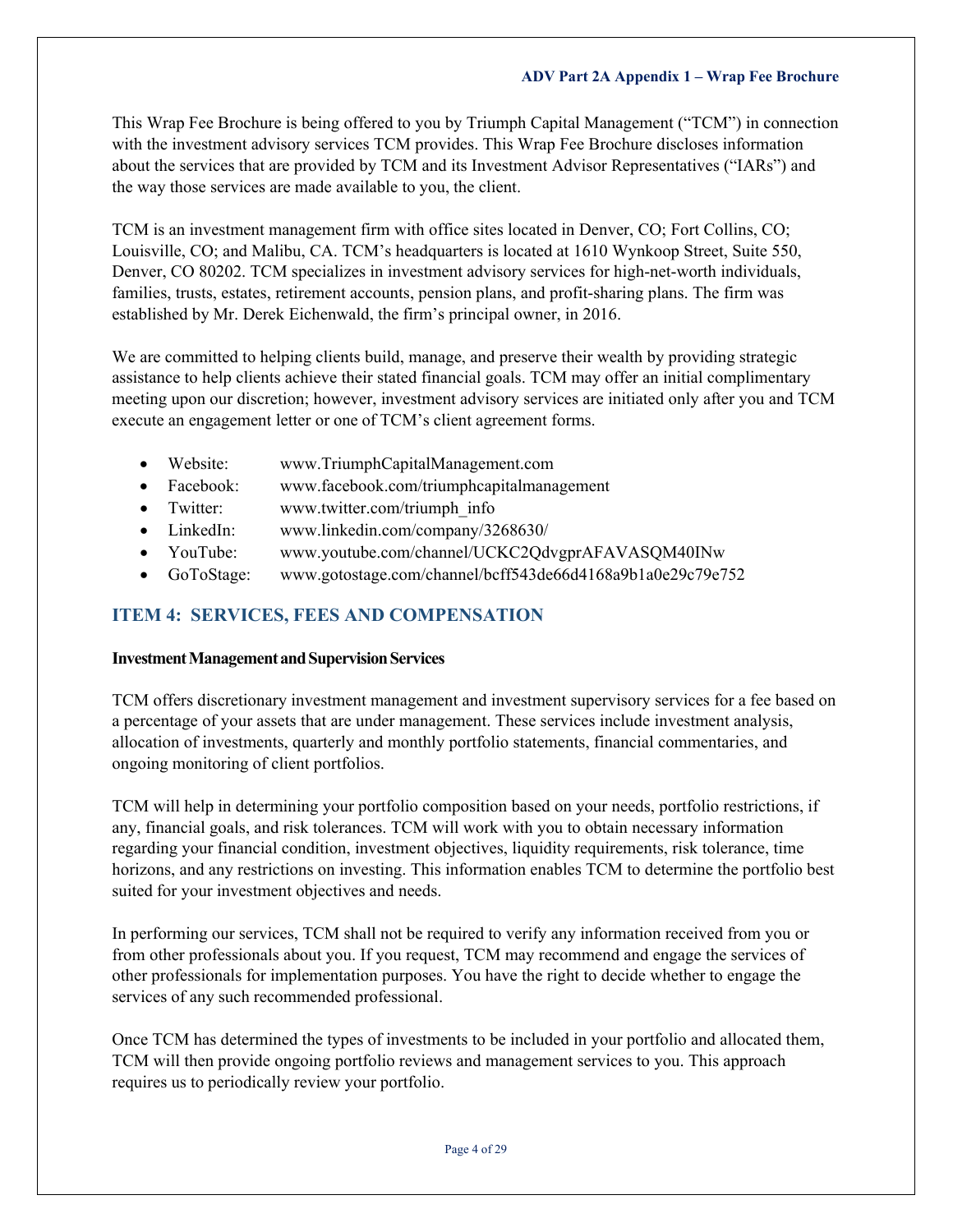Our advisory services are tailored to meet the needs of our clients and seek to ensure that client portfolios are managed in a manner consistent with those needs and objectives. You will have the ability to leave standing instructions with us to refrain from investing in industries or invest in limited amounts of securities in the investment management agreement.

In all cases, you have a direct and beneficial interest in your securities, rather than an undivided interest in a pool of securities. TCM has limited authority to direct the custodian to deduct our investment advisory fees from your account(s). Only with the appropriate authorization as indicated on your client agreement with TCM, can such fees be deducted.

You are advised and are expected to understand that our past performance is not a guarantee of future results. Certain market and economic risks exist that may adversely affect an account's performance. This could result in capital losses in your account. Risks are further described in Item 6 of this Brochure.

For assets held in a multi-participant 401(k) account, TCM offers discretionary investment consulting. In these accounts, the client retains the right to act or not to act on the recommendations made by TCM. Our advisory services are limited to recommendations for the purchase of investments for your account or sale of investments in your account, which in each case TCM believes would be appropriate for your account considering the agreed-upon investment objectives, risk tolerance, and restrictions if applicable. Our client acknowledges that they are responsible for all purchases and sales made in their account(s).

You should be aware the compensation to TCM and your IAR will diverge per the advisory program chosen. This compensation to TCM and your IAR may be more than the amounts TCM would otherwise receive if you participated in another program. Because of the differences in fee schedules among the various advisory programs and services offered by TCM through your IAR, there is a financial incentive to recommend a program or service over another program or service offered. This presents a conflict of interest because there may be an incentive to make recommendations based on the amount of compensation that we receive rather than based on your needs. Your IAR will explain the specific costs of all programs recommended to you, and it will also be outlined in your agreement with TCM.

## **Discretionary Asset Management Services**

Prior to engaging TCM to provide investment advisory services, you will enter into a written agreement with us granting the firm the authority to supervise and direct, on an ongoing basis, investments in accordance with the client's investment objectives and guidelines. In addition, you will need to execute additional documents required by the custodian so as to authorize and enable TCM, in its sole discretion, without prior consultation with or ratification by you, to purchase, sell, or exchange securities in and for your accounts. TCM is authorized, in our discretion and without prior consultation with you to (1) buy, sell, exchange, and trade any investment company registered under the Investment Company Act of 1940, (2) determine the amount of securities to be bought or sold, and (3) place orders with the custodian. Any limitations on such authority will be communicated by you to us in writing.

The limitations on investment and brokerage discretion held by TCM for you are:

• For discretionary clients, TCM requires that we are provided with authority to determine which securities and the amounts of securities to be bought or sold, as well as the custodian/broker to be used.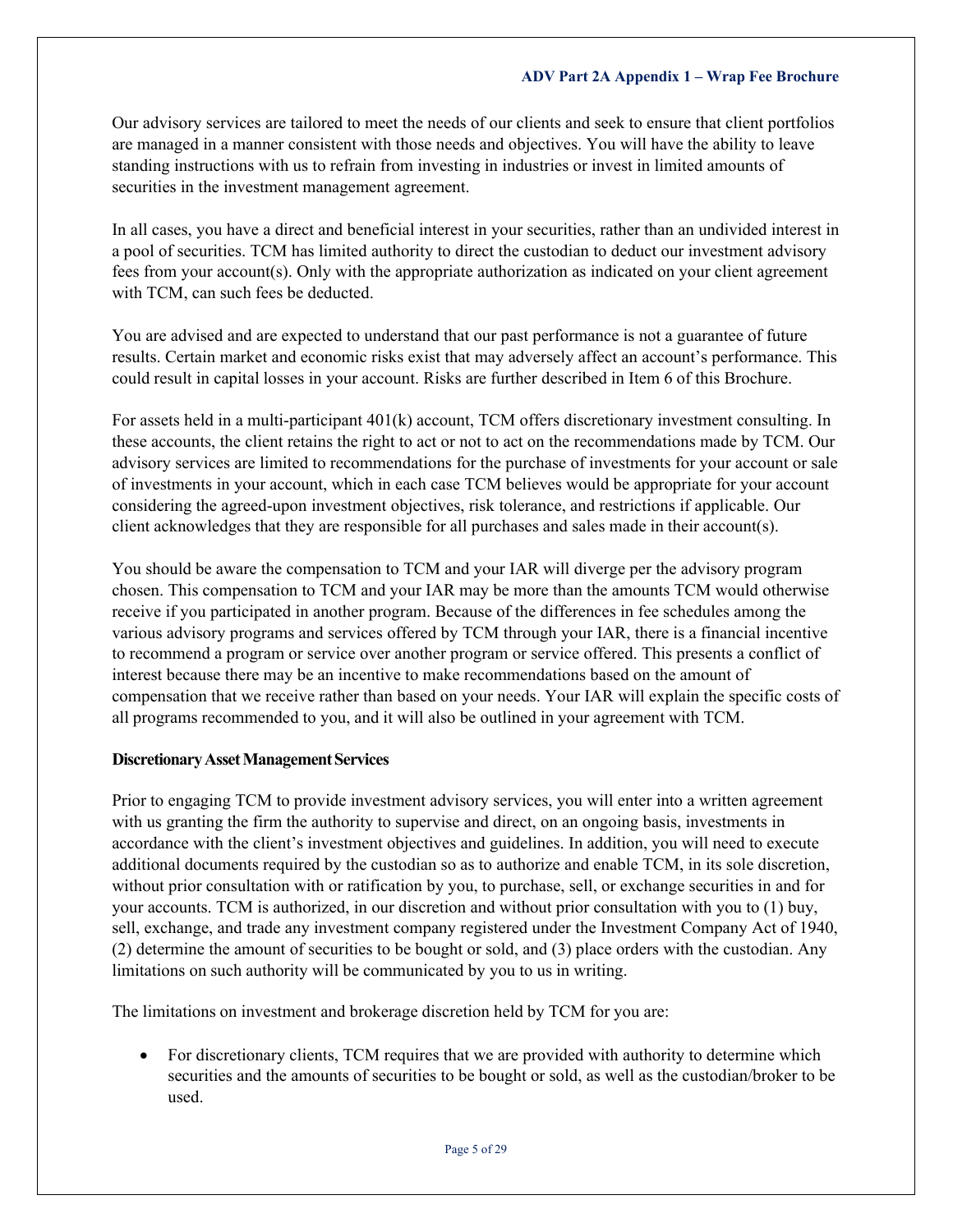• Any limitations on this discretionary authority shall be included in this written authority statement. You may change/amend these limitations as required. Such amendments shall be submitted in writing.

Research products and services received by us from custodian/brokers will be used to provide services to all our clients.

When exercising discretion, TCM may combine orders for more than one client's account to form a "block" order for the purpose of seeking a better price and/or execution. When a block order is executed, the broker/dealer executing the order typically allocates an average execution price to all shares in the block order, which TCM then allocates to client accounts. Not all clients participate in all block orders.

## **WrapFee**

The wrap fee pricing structure allows the client to pay an all-inclusive fee for management, brokerage, clearing, custody, and administrative services. Ancillary charges such as account fees or transfer costs are not included in the wrap fee.

The annual fee for portfolio management services is billed quarterly or monthly, in arrears or advance. The fee is based on the average daily market value of the account or accounts during the billable period or based on the prior quarterly or monthly account ending balance. Account fees are calculated based on calendar days in any given year (leap years included). Due to deposits and/or trades settling, the prior quarterly or monthly account ending balance used for fee calculation may vary from the account value shown on the custodian statement. Fees are assessed on all assets under management, including securities, cash, and money market balances, unless otherwise noted in the client agreement. TCM can exclude positions for billing purposes. Margin debt balances do not reduce the value of assets under management. For accounts held at TD Ameritrade, clients have access to average daily balances and end ofperiod balances through Black Diamond and TD Ameritrade portals.

TCM's maximum annual investment advisory fees are 3.00%. The specific advisory fees are outlined in your investment advisory agreement. Fees may vary based on the size of the account, the complexity of the portfolio, the extent of activity in the account or other reasons agreed upon by TCM and the client. In certain circumstances, our fees and the timing and calculation of the fee payments may be negotiated. TCM charges a minimum fee of \$150 annually, or \$12.50 monthly, for accounts held at TD Ameritrade.

In certain instances, TCM can aggregate asset amounts in accounts from a client's household to determine the advisory fee. This consolidation practice is designed to allow the client to benefit from an increased asset total, which could potentially lower the advisory fee, based on the asset levels in the fee schedule.

The TCM wrap fee, which includes both TCM's advisory fee and certain transaction fees, may be more or less than those charged by us to another client for similar services. Further, the TCM wrap fee may be more or less than the fees and commissions charged by other advisory firms, third-party asset managers, and brokerage firms if the services were acquired separately.

The independent qualified custodian holding your funds and securities will debit your account directly for the advisory fee and pay that fee to TCM. You will provide written authorization permitting the fees to be paid directly from your account held by the qualified custodian. Further, the qualified custodian agrees to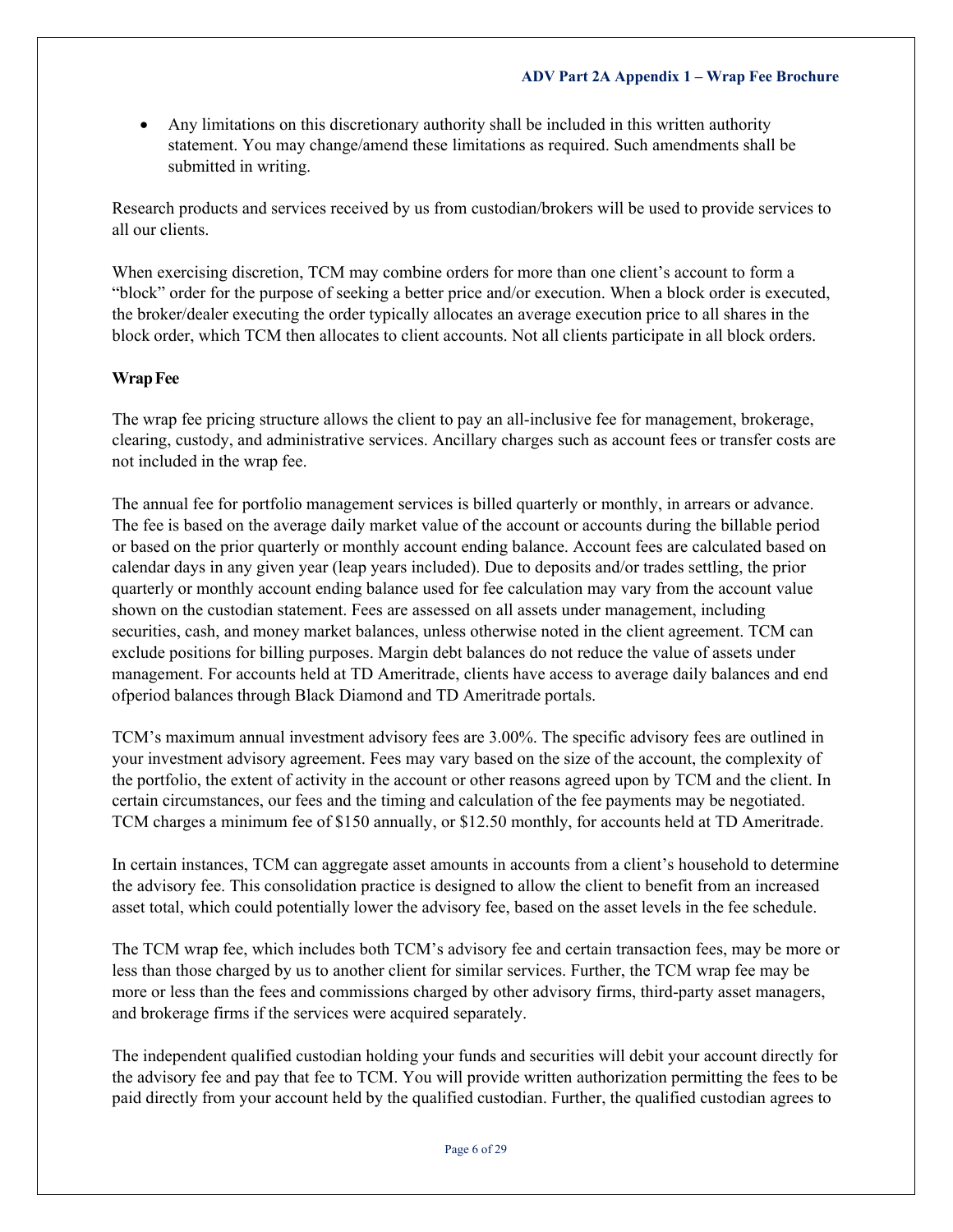deliver an account statement at least quarterly directly to you indicating all the amounts deducted from the account including our advisory fees. You are encouraged to review your account statements for accuracy. At our discretion, you may pay the advisory fees by check. If you have any questions relating to the accuracy of your management fee or the data inputs used to calculate your management fee, please reach out to the TCM Compliance Department at [Compliance@TriumphCapitalMangement.com](mailto:Compliance@TriumphCapitalMangement.com) and they will provide you with all information relating to fees.

## **Termination of Investment Advisory Agreement**

Either TCM or you may terminate the management agreement upon written notice to the other party. The management fee will be pro-rated to the date of termination, for the quarter or month in which the cancellation notice was given and refunded or billed to you. Upon termination, you are responsible for monitoring the securities in your account, and TCM will have no further obligation to act or advise with respect to those assets.

## **Internal Fees of Funds and Other Internal Costs**

Certain assets including but not limited to exchange traded funds, structured products, mutual funds, and alternative investments may be deposited or purchased in your accounts may be subject to other management and administrative fees as described in the prospectuses or agreements. These fees are independent of our fees and should be disclosed by the custodian or contained in each prospectus or agreement. Clients are strongly encouraged to read these explanations before investing any money.

Not all transaction-related expenses are covered by the wrap fee. Certain account charges by the custodian, commissions, and costs for transactions not placed through our recommended custodian, commissions on transactions occurring after termination of our service agreement, and client-ordered transaction commissions are not covered. Please consult your custodian paperwork for a complete listing of their ancillary charges.

## **Third Party Asset Managers and Fees**

TCM provides investment advice and recommendations on the investment strategies of Third-Party Asset Managers ("TPAM" or "Managers"). Selected Managers are evaluated by TCM for client use. Our services include assisting you in identifying your investment objectives and matching personal and financial data with a select list of Managers. The intent of this service is to have a selected list of highquality third-party investment management firms from which TCM selects one or more Managers to handle the day-to-day management of your account(s).

TCM's IARs assist you with identifying your risk tolerance and investment objectives. IARs will recommend Managers in relation to your stated investment objectives and risk tolerance. You select a recommended Manager based upon your needs. TCM may act in either a "Manager of Managers" or "sub-adviser" capacity when it offers TPAM programs to you.

Managers selected for your investments need to meet several quantitative and qualitative criteria established by TCM. Among the criteria that may be considered are the Manager's experience, assets under management, performance record, client retention, the level of client services provided, investment style, buy and sell disciplines, capitalization level, and the general investment process.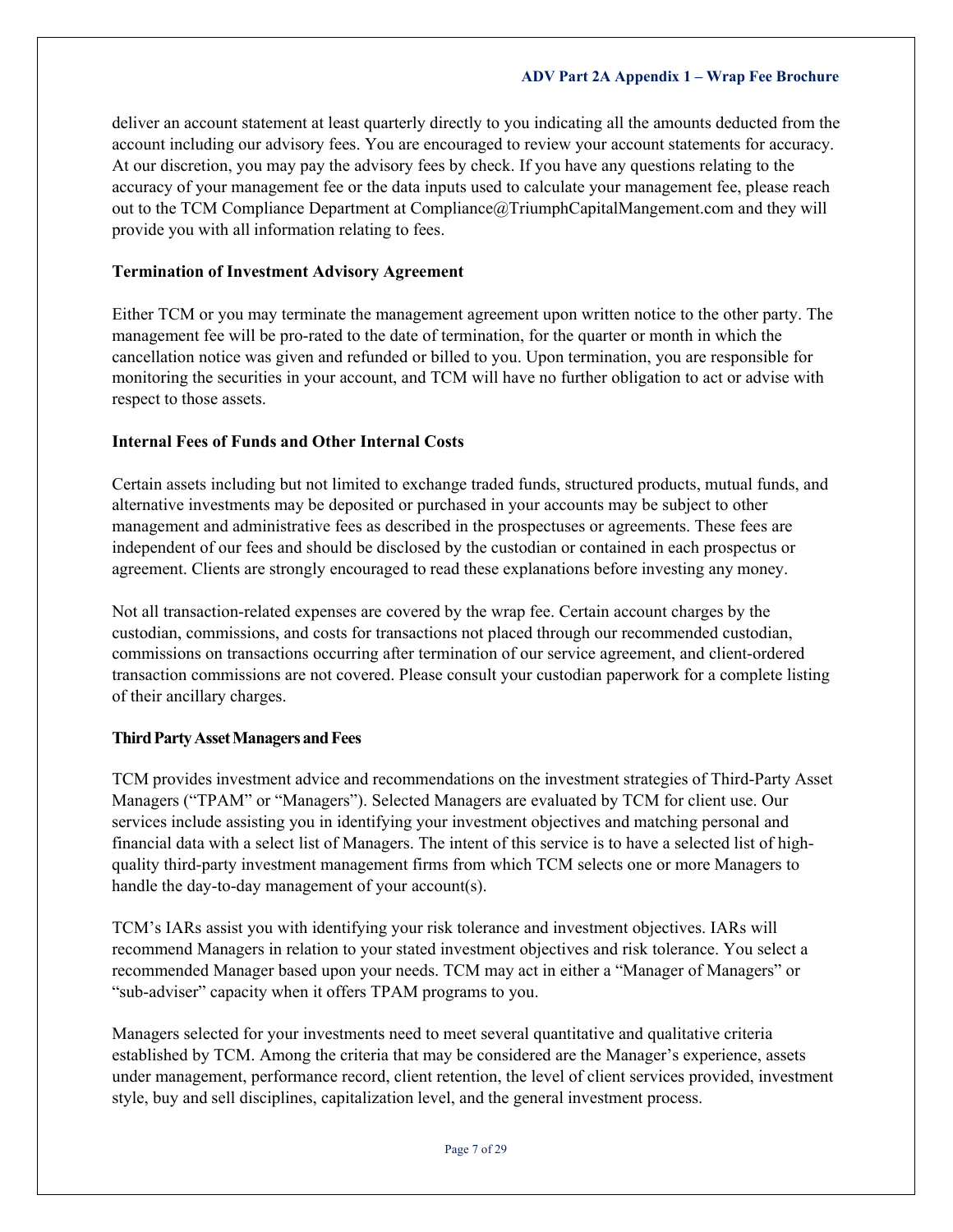You are advised and should understand that:

- A Manager's past performance is no guarantee of future results.
- There is a certain market and/or interest rate risk which may adversely affect any Manager's objectives and strategies, and could cause a loss in a client's account(s); and
- Client risk parameters or comparative index selections provided to TCM are guidelines only, and there is no guarantee that they will be met or not be exceeded.

TCM's IARs shall be available to answer questions you may have regarding your account and act as the communication conduit between you and the Manager. Managers may take discretionary authority to determine the securities to be purchased and sold for the client.

Information collected by our firm regarding Managers is believed to be reliable and accurate, but TCM does not necessarily independently review or verify it on all occasions. Performance reports may be produced by the respective Manager. Such performance reports will be provided directly to you and TCM. TCM does not audit or verify that these results are calculated on a uniform or consistent basis as furnished by a Manager directly to TCM or through the consulting service utilized by the Manager. However, TCM does monitor the results of the Manager.

TCM has entered into agreements with various independent program Managers. Under these agreements, TCM offers clients various types of programs sponsored by these Managers. All TPAMs to whom TCM will refer you will be licensed as investment advisors by your resident state and any applicable jurisdictions or registered investment advisors with the Securities and Exchange Commission.

TPAMs generally have account minimum requirements that will vary from investment advisor to investment advisor. Account minimums are generally higher on fixed income accounts than equity-based accounts. A complete description of the Manager's services, fee schedules, and account minimums will be disclosed in the Manager's Form ADV or similar Disclosure Brochure which will be provided to clients at the time an agreement for services is executed and the account is established.

Manager of Managers: When acting as a Manager of Managers for the TPAM program, your IAR assists you in selecting one or more TPAM programs believed to be suitable for you based on your stated financial situation, investment objectives, and financial goals. TCM and your IAR oversee your investment with the TPAM. TCM can track the performance of each Manager and has the authority to fire ineffective Managers and hire replacements on your behalf. TCM and your IAR are compensated for referring you to the TPAM program. This compensation generally takes the form of the TPAM sharing a percentage of the advisory fee you pay to the TPAM with TCM and your IAR. You will receive a written disclosure statement describing the nature of our relationship with the TPAM program, if any; the terms of our compensation arrangement with the TPAM program, including a description of the compensation that TCM will receive for referring you to the TPAM program; and the amount, if any, that you will be charged in addition to the advisory fee that you will pay to the TPAM as a result of our referral of you to the TPAM program. As part of establishing a new account, you will receive our Disclosure Brochure as well as the TPAM's Disclosure Brochure.

Adviser of Sub-Adviser: Under an adviser or sub-adviser relationship between TCM and the sponsor of the TPAM program, we are jointly responsible for the ongoing management of the account. Your IAR is responsible for assisting you with completing the investor profile questionnaire. While each TPAM may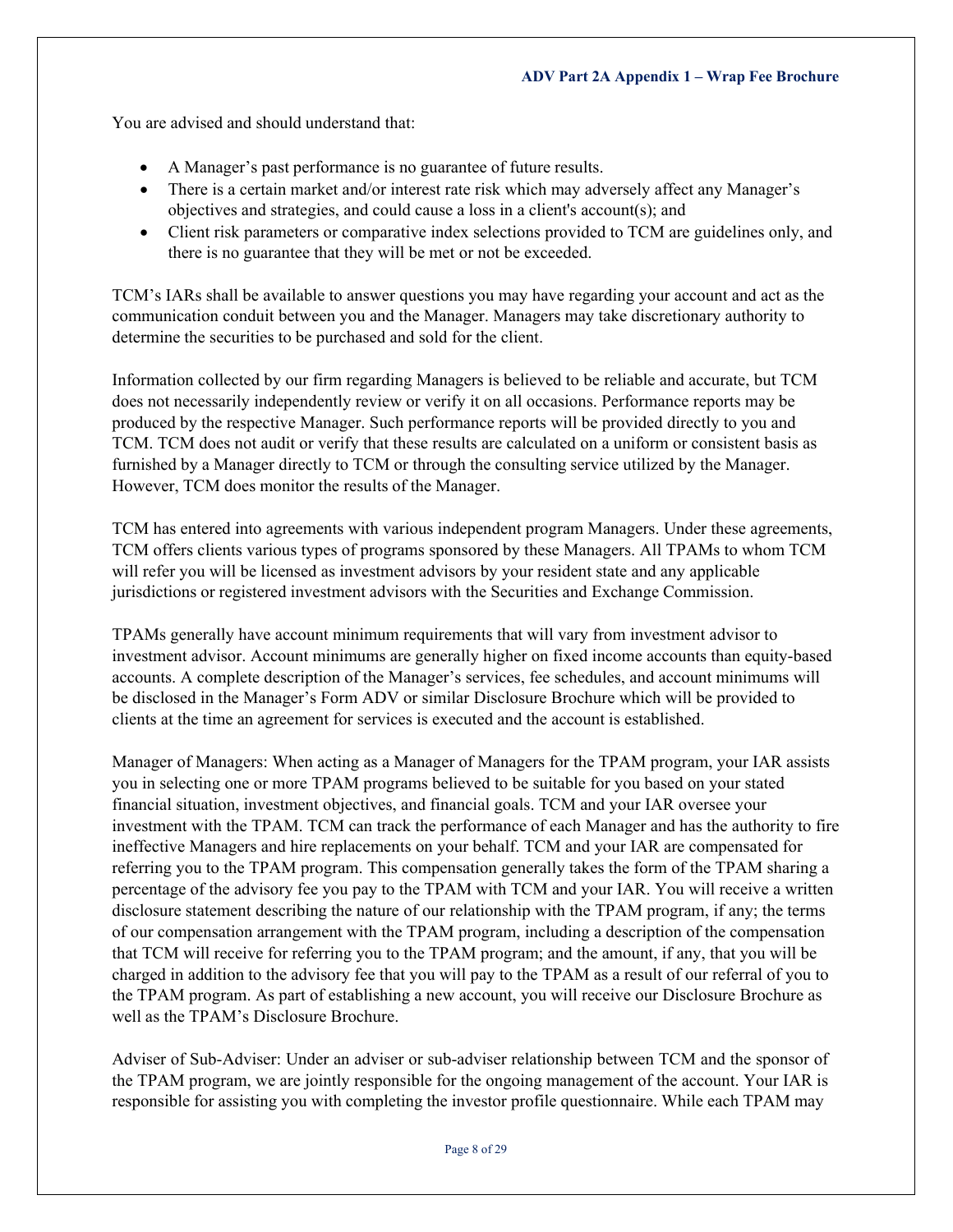have a different name for the questionnaire, your responses will assist the IAR with understanding your investment objectives, financial situation, risk tolerance, investment time horizon, and other personal information. Based on the information that you provide to the IAR, he or she will assist you in determining which TPAM model or portfolio strategy is appropriate for you.

TCM also receives compensation from TPAMs that are approved by TCM. TCM provides investment advice and recommendations on the investment strategies of TPAMs and these TPAMs compensate TCM accordingly. Selected Managers are evaluated by TCM for client use. Our services include assisting you in identifying your investment objectives and matching personal and financial data with a select list of Managers. The intent of this service is to have a selected list of high quality TPAMs from which you select one or more Managers to handle the day-to-day management of your account(s). Following recommendations by our IARs, you will have final authority to select a Manager. The IAR may assist you in completing appropriate documents.

Information collected by our firm regarding Managers is believed to be reliable and accurate, but TCM does not necessarily independently review or verify it on all occasions. Performance reports may be produced by the respective Manager. Such performance reports will be provided directly to you and TCM. TCM does not audit or verify that these results are calculated on a uniform or consistent basis as furnished by a Manager directly to TCM or through the consulting service utilized by the Manager. However, TCM does monitor the results of the Manager.

The fee that you pay your IAR is separate and in addition to the fee that you pay the TPAM. In addition to TCM's client agreement and Disclosure Brochure, you should review the Disclosure Brochure of the utilized TPAM for a breakdown of their additional fees.

Either party may terminate the TPAM agreement with written notice to the other party.

## **Triumph Turnkey Asset Management Program and Fees**

Similar to outside TPAMs, TCM offers Triumph Turnkey Asset Management Program ("TTAMP") that is available to unaffiliated IARs, and licensed Financial Professionals ("FP") to utilize when evaluating investment options for their clients. TCM IARs are also able to enroll their clients in the TTAMP.

TCM believes the program provides investors an investment management solution with lower account minimums and costs than what is typical for the program's peers. Inside and outside FPs and IARs can access TTAMP which provides model portfolios and other portfolio management solutions that are managed by TCM.

Clients enrolled in TTAMP will pay TCM a monthly or quarterly fee to cover the cost of administering the program and for providing portfolio management. A portion of the TTAMP fee may be shared with the account custodian for providing custody, clearing and other services.

TCM will typically not accept a client into the program that is not introduced by a FP or IAR. The services to be provided and the expectations of the client, FP or IAR, and TCM are outlined in the client agreement, which may be amended in writing from time to time. Clients are free to direct the account in any manner that meets their objectives to include determining the asset allocation, models that may be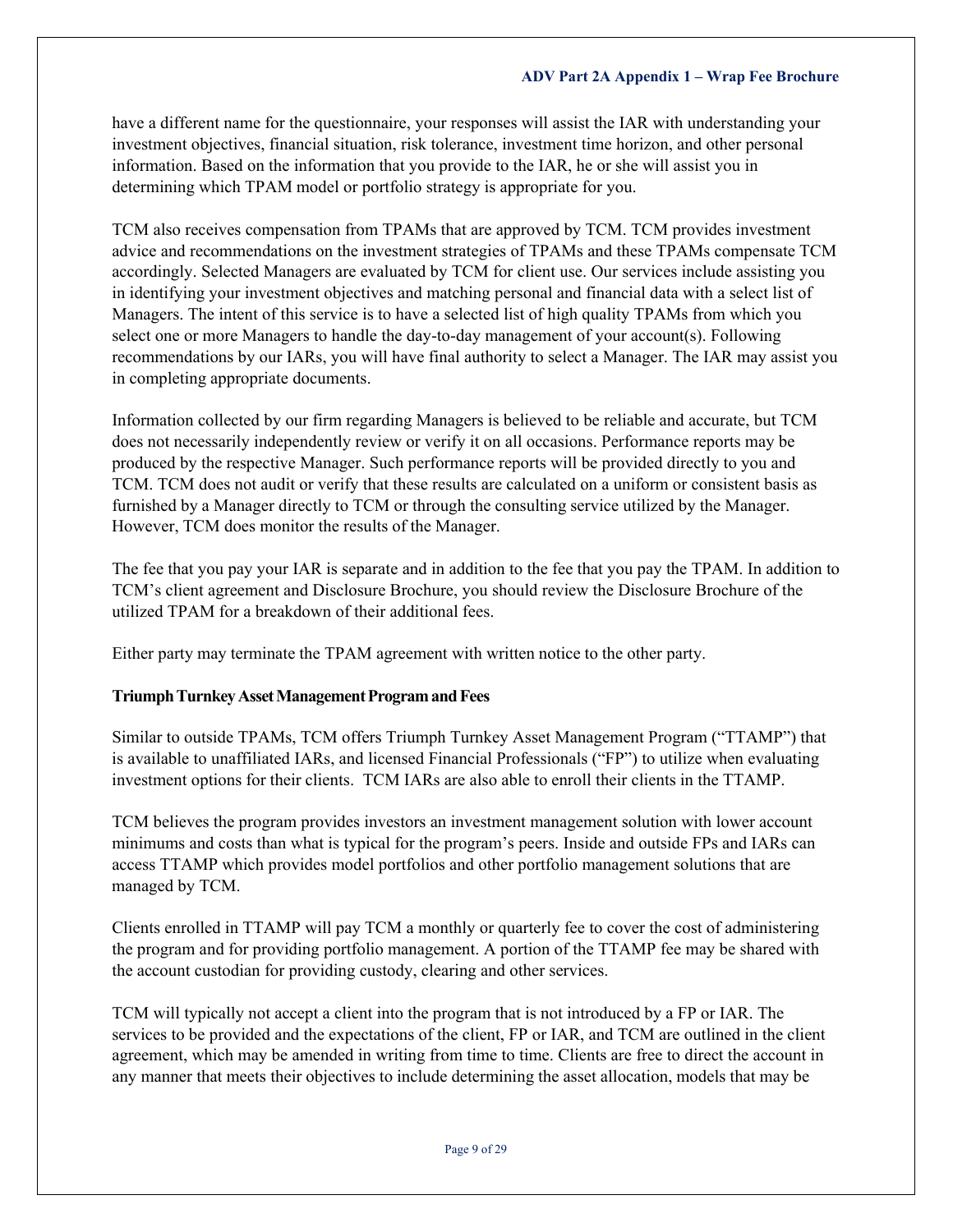used, as well as any restrictions the client wishes to place on the account. Full model allocation may be limited due to account size. Small account values may result in allocation variances that deviate from the intended TTAMP model.

The introducing FP or IAR serves as a liaison between TCM and the client, and is responsible for gathering and communicating the client's financial information, risk tolerance, and investment objectives. Clients grant TCM discretionary authority to place trades for the account and when appropriate – relative to the client's investment objectives or any restrictions placed on the account by the client – to make changes to the asset allocation or model selection. By executing a Limited Power of Attorney, clients may also grant to their FP or IAR the authority to effect changes to the account to include the model selection and/or disbursement from an account. Once an account is established, TCM continuously monitors the allocation and/or models and executes all trades for the account. The FP or IAR will continue to service the client relationship by meeting with the client at least annually and communicating to TCM any necessary changes to the client's account. For these reasons, the client should acknowledge information sharing between the FP, or IAR and TCM, which can include personal non-public information.

FPs and IARs may provide other clerical or administrative duties for the client's account and may also provide other services outside and in addition to the services offered through the program. This Brochure describes the products and services offered by TCM and its IARs only. Since FPs and IARs may offer other third-party services in conjunction with, or outside those provided through the program, clients should read and review the introducing firm's Disclosure Brochure to fully understand the services being rendered to the client by the introducing firm through the FP or IAR.

You should be aware that the compensation to TTAMP and your IAR may be more than the amounts you would otherwise pay if you participated in another TPAM program. Because of the differences in fee schedules among the various advisory programs and services offered by TCM through your IAR, there is a financial incentive to recommend the TTAMP service over another TPAM program or service. This presents a conflict of interest because there may be an incentive to make recommendations based on the amount of compensation that TCM and the IAR receive rather than based on your needs. You IAR will explain the specific costs of all programs recommended to you, and it will also be outlined in your agreement with TCM.

TCM charges a monthly or quarterly fee that covers the costs of administering the TTAMP as well as portfolio and model construction costs, trading, custody and clearing.

TCM offers flexibility regarding when and how the TTAMP fee is debited from client accounts. The TTAMP fee can be calculated monthly or quarterly, in advance or arrears, as a percentage of the account value using the average daily balance of each month/quarter or based on the prior month/quarter ending account balance. Due to deposits and/or trades settling, the prior month/quarter ending account balance used for fee calculation may vary from the account value shown on the custodian statement. The fee calculation will be clearly outlined in the client agreement, Section: Management Fees and Charges.

In most instances, the TTAMP fee is debited from the client account quarterly, based on the prior quarter ending account balance, and is exclusive (separate and in addition to) of the IAR/FP fee or other ancillary fees that may be applicable, such as internal fund fees or custodian maintenance fees. However, in certain instances, if requested, the TTAMP fee and the FP/IAR fee may be combined and debited from the client account together. This will be clearly outlined in the client agreement, Section: Management Fees and Charges.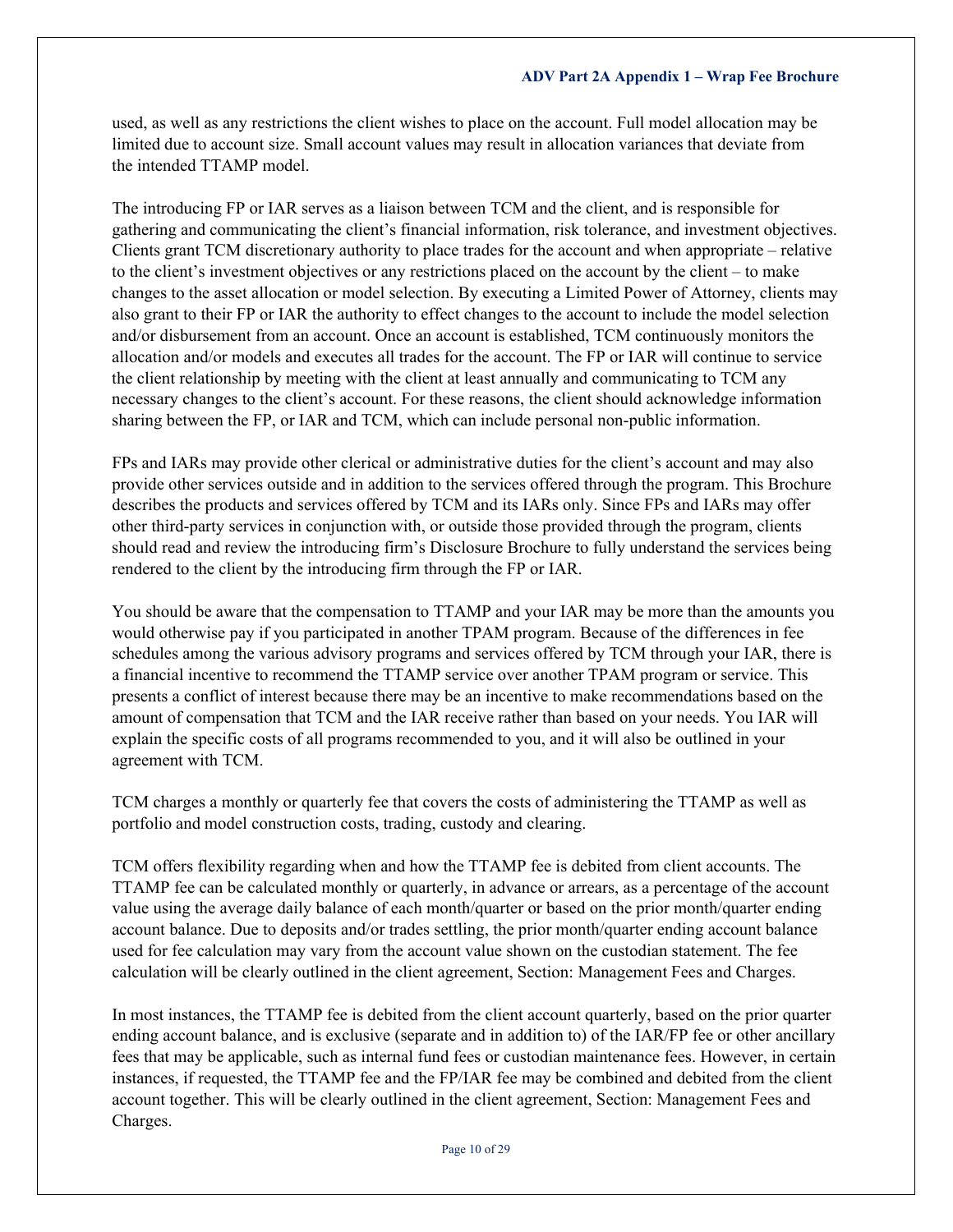For clients with more than one account, unless otherwise noted in the client agreement, each account is mutually exclusive for purposes of calculating and debiting the program fee. Through the account agreement, clients authorize TCM to debit the account and pay to the IAR/FP the IAR/FP fee as noted in the client agreement as compensation for introducing clients to the TTAMP, gathering and communicating the client's financial information, assisting in the portfolio allocation, model selection, maintaining the account, informing TCM of any material changes in the client's financial needs, as well as other administrative duties performed by the IAR/FP. The IAR/FP fee is negotiated between the client and IAR/FP and will also be noted in the client agreement. The TTAMP may present a conflict of interest to clients as cheaper investment programs may be available outside of TCM and the TTAMP.

The typical annual blended TTAMP fee that TCM will collect is presented in the chart below. Please note, this fee can vary based on the agreement with the FP/IAR and the platform for distribution. Please refer to your client agreement, Section: Management Fees and Charges, to clearly disclose the program feeassociated with your account(s).

| Triumph Turnkey Asset Management Typical Fee (may vary) |                  |  |  |
|---------------------------------------------------------|------------------|--|--|
| <b>Account Value</b>                                    | <b>TTAMP</b> Fee |  |  |
| $$0.00 - $100,000$                                      | $0.90\%$         |  |  |
| $$100,000 - $250,000$                                   | 0.85%            |  |  |
| $$250,000 - $500,000$                                   | 0.80%            |  |  |
| $$500,000 - $1,000,000$                                 | 0.75%            |  |  |
| $$1,000,000 - $5,000,000$                               | 0.65%            |  |  |
| $$5,000,000 - $10,000,000$                              | $0.55\%$         |  |  |
| Over \$10,000,000                                       | 0.35%            |  |  |

- TTAMP has a minimum annual fee of \$150, or \$37.50 quarterly, per account.
- In most instances, the TTAMP fee is separate and in addition to the IAR/FP fee.
- Please reference your client agreement "Section: Management Fees and Charges".

## **ManagedbyTriumphCapitalManagementatSecurityBenefitsFees**

The Managed by TCM at Security Benefit Program utilizes six models to manage client accounts that are opened and held at Security Benefit. The mutual funds that are available on the Security Benefit platform will be theonly options available in the allocation mix of these models. On a monthly basis, the models are reviewed, and the investments inside of the model are reallocated. However, the models may remain thesame and may not be reallocated at the discretion of the manager and his/her team if they determine thatthe current allocation is appropriate.

Tactical Model at Security Benefit: The Tactical model at Security Benefit seeks to provide absolute returns during any market cycle or condition by employing a weighted strategic rotation model, between commodities, REITs, bonds and other fixed income investments, international equities, domestic equities, and cash. Utilizing the funds available on the Security Benefit platform, the Tactical model will select and weigh heavily into a selection of asset classes from the categories listed above that TCM believes is experiencing the most strength, while attempting to avoid those asset classes which the manager and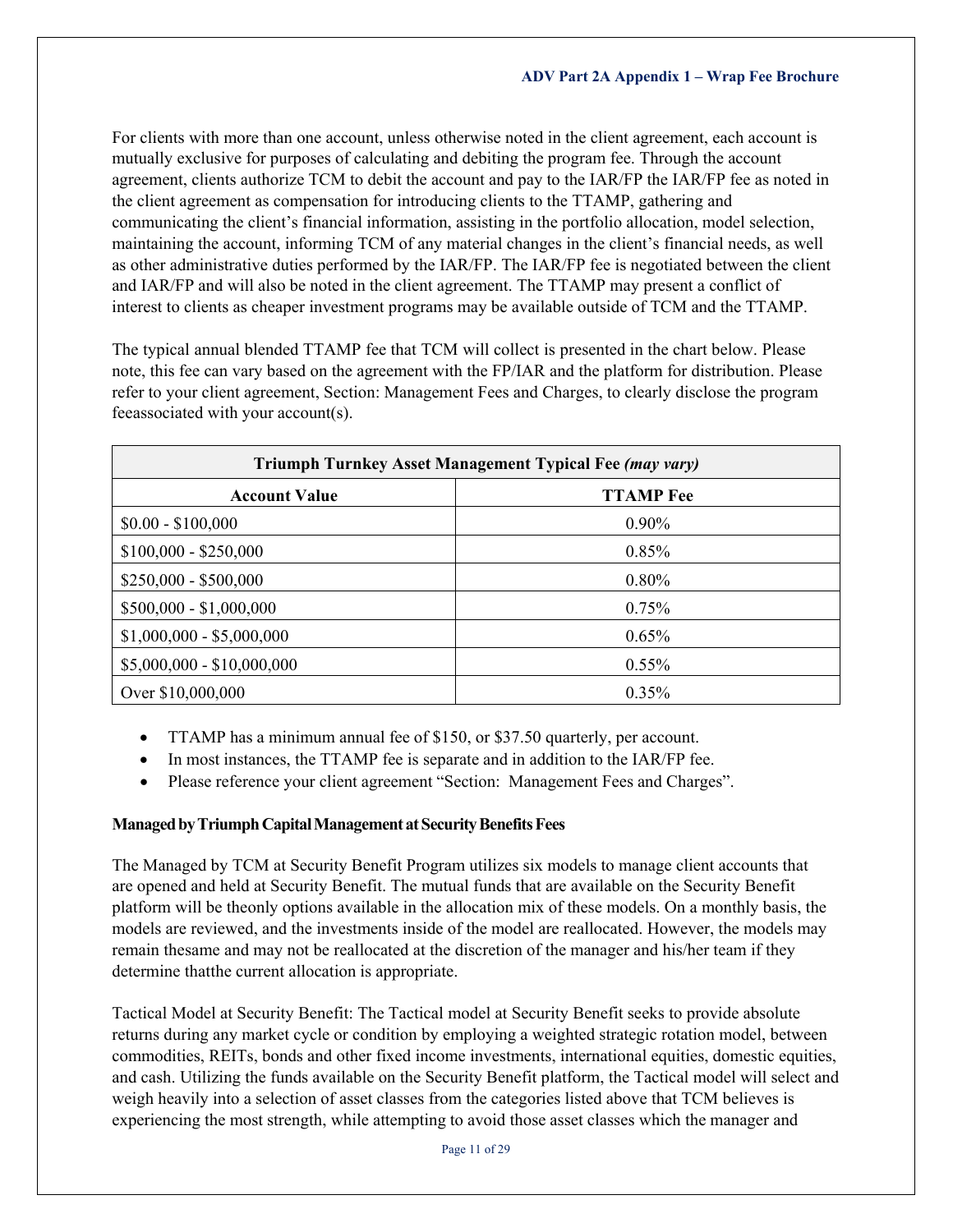his/her team believe are in a downward trend or don't show as much promise to the upside. The asset classes are then weighted on or near the last trading day of each month.

Conservative Model at Security Benefit: The Conservative model at Security Benefit seeks to protect principal over seeking appreciation. Utilizing the funds available on the Security Benefit platform, the Conservative model focuses on an investment strategy that emphasizes capital preservation and risk minimization through a diversified and balanced portfolio of commodities, REITs, bonds and other fixed income investments, international equities, domestic equities, and cash.

Moderate-Conservative Model at Security Benefit: The Moderate-Conservative model at Security Benefit values principal preservation but will accept a small degree of risk and volatility to seek some degree of appreciation. The Moderate-Conservative model seeks to accept lower returns, while accepting minimal losses. Utilizing the funds available on the Security Benefit platform, the Moderate-Conservative model focuses on an investment strategy through a diversified and balanced portfolio of commodities, REITs, bonds and other fixed income investments, international equities, domestic equities, and cash.

Moderate Model at Security Benefit: The Moderate model at Security Benefit seeks to reduce risks and enhance returns equally. The Moderate model accepts modest risks to pursue higher long-term returns and may endure a short-term loss of principal in exchange for long-term appreciation. Utilizing the funds available on the Security Benefit platform, the Moderate model focuses on an investment strategy through a diversified and balanced portfolio of commodities, REITs, bonds and other fixed income investments, international equities, domestic equities, and cash.

Aggressive-Moderate Model at Security Benefit: The Aggressive-Moderate model at Security Benefit values higher long-term returns and is willing to accept significant risk. The Aggressive-Moderate model is willing to endure large losses in favor of potentially higher long-term returns. Utilizing the funds available on the Security Benefit platform, the Aggressive-Moderate model focuses on an investment strategy through a diversified and balanced portfolio of commodities, REITs, bonds and other fixed income investments, international equities, domestic equities, and cash.

Aggressive Model at Security Benefit: The Aggressive model at Security Benefit seeks to maximize returns and is willing to accept substantial risk. The Aggressive model is willing to risk losing money to achieve potentially better results. Utilizing the funds available on the Security Benefit platform, the Aggressive model focuses on an investment strategy through a diversified and balanced portfolio of commodities, REITs, bonds and other fixed income investments, international equities, domestic equities, and cash.

All six models involve risk, including the loss of principal. Past performance is not a guarantee of future results. The Managed by TCM at Security Benefit models may not achieve their goals. Market and economic risk may adversely affect the Managed by TCM at Security Benefit models that could result in capital losses in your account. Investing involves risk of loss which you should be prepared to bear. Please consider the charges, risks, expenses, limited investment options, and your overall objectives carefully before investing in any of the Managed by TCM at Security Benefit models. The mutual funds, ETFs, and/or sub-accounts that are available on the Security Benefit platform will be the only options available in the allocation mix in these models. The Managed by TCM at Security Benefit models are not intended to manage all client assets or to address all of their needs. The models intend to provide clients, who are suitable and have a covered account with Security Benefit, options for managing those assets.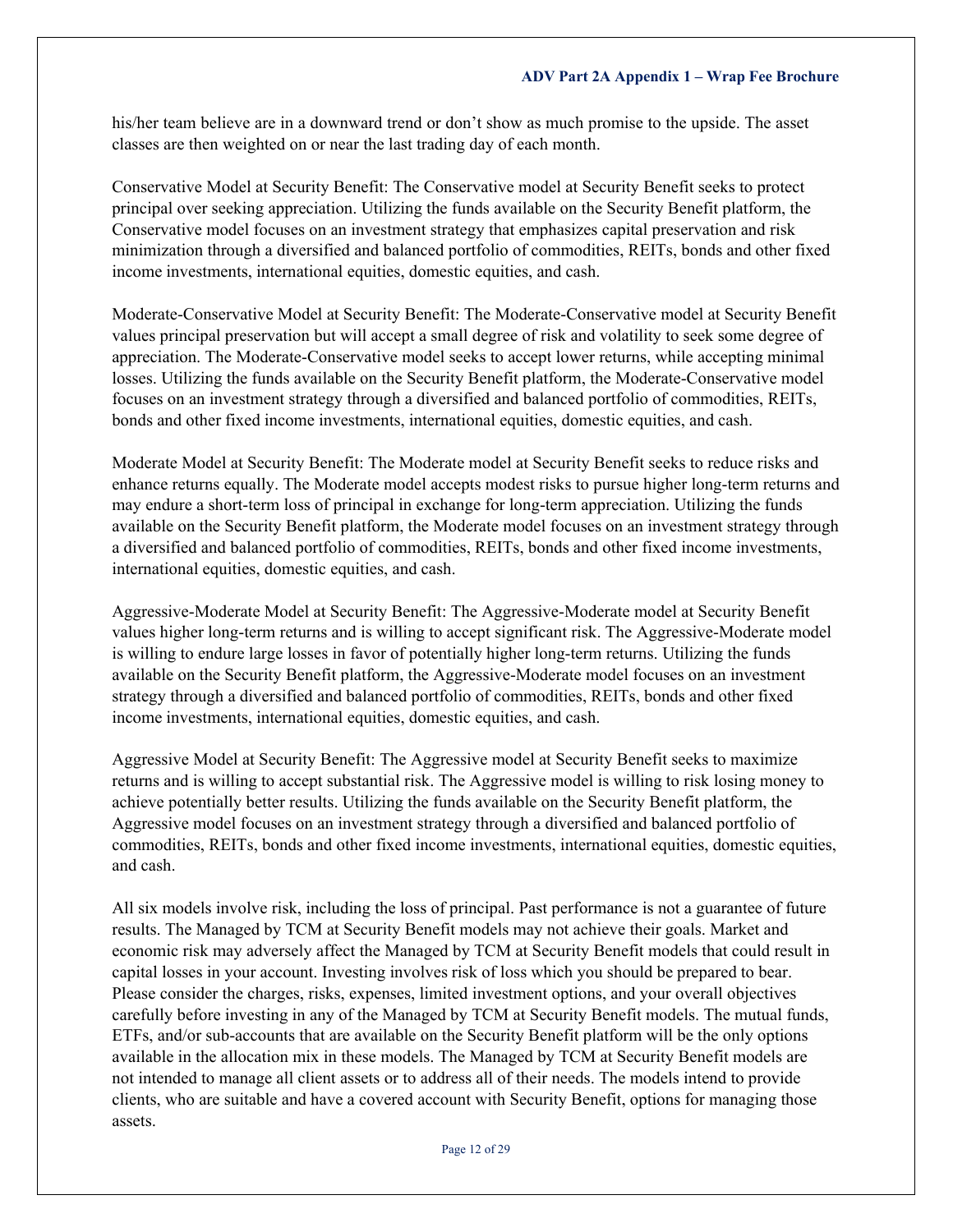Accounts enrolled in the Managed by TCM at Security Benefit program will be managed inside of the model selected on the client agreement. Model allocations are not personalized to individual investors. Accounts in the Managed by TCM at Security Benefit models are custodian with Security Benefit. Clientsshould receive at least quarterly statements from Security Benefit. We urge you to carefully review these statements and compare them to the account statements that we may provide you, if applicable. You should verify that the transactions in your account are consistent with your investment goals and the objectives for your account. We also encourage you to contact your IAR or our Chief Compliance Officer should you have any questions or concerns regarding your account.

The Managed by TCM at Security Benefit Program is limited in nature and is not intended to address all your advisory needs. Additional services are available by separate agreement. Please review this brochure thoroughly and consult with your IAR about the additional services that are available to you. Inclusion in this program is limited and subject to TCM's discretion. TCM may prohibit any personfrom participating for any reason or no reason at all.

Advisory fees for the Managed by TCM program at Security Benefit range from 1.0% to 1.5% depending upon the Security Benefit option chosen. The fee is charged in advance on a quarterly basis, based on the prior quarters account ending balance. Due to deposits and/or trades settling, the prior quarterly account ending balance used for fee calculation may vary from the account value shown on the custodian statement. Clients have access to prior quarter account ending balances through their quarterly Security Benefit statement. If you have any questions relating to the accuracy of your management fee or the data inputs used to calculate the management fee, please reach out to the TCM Compliance Department.

The independent qualified custodian, Security Benefit, will debit your account directly for the advisory fee and pay that fee to TCM. You will provide written authorization permitting the fees to be paid directly from your account held by Security Benefit. Further, Security Benefit agrees to deliver an account statement at least quarterly directly to you indicating all the amounts deducted from your account.

Security Benefit determines the values of the assets in your portfolio. Security Benefit charges an additional 0.25% annual custodial fee. Security Benefit also charges \$35 per year for account balances less than \$50,000 (no fee for account balances more than \$50,000). These fees are separate and in addition to the TCM annual fee of 1.0% to 1.5%. Please review the Security Benefit Mutual Fund program brochure and the prospectus for further details on fees and expenses.

In addition to the fees described above, securities used in the Managed by TCM program at Security Benefit, i.e., mutual funds, ETFs, sub accounts, etc. may be subject to other management and administrative fees as described in the prospectuses of these funds. These fees are independent of the fees disclosed above and should be disclosed by the custodian and/or contained in each prospectus or agreement from the fund company. Note, fees for comparable services vary and lower fees may be available from other sources.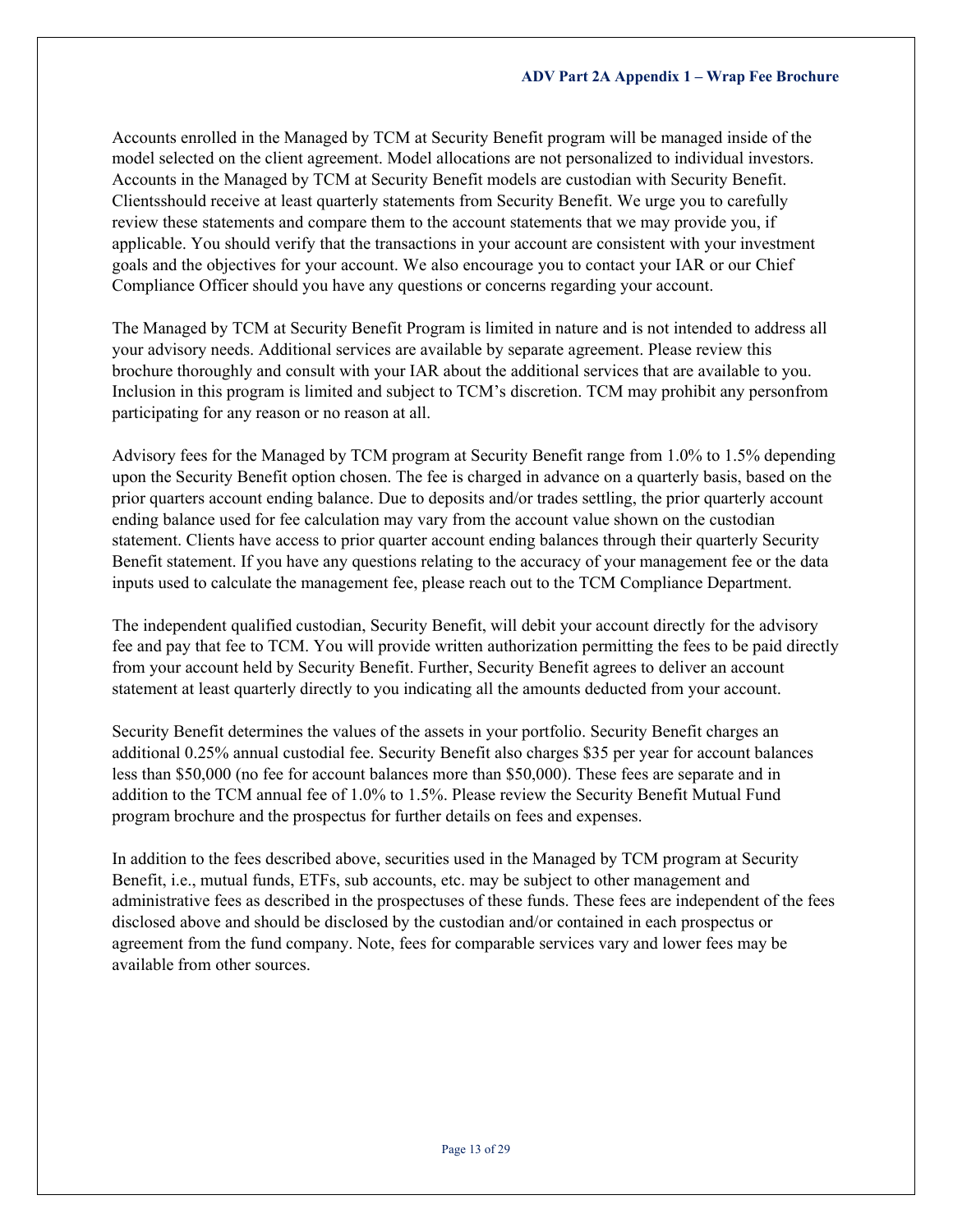In such cases where a load was paid on a Security Benefit purchase, TCM will not allow its IARs to enroll you into the Managed by TCM program at Security Benefit. If your IAR did not sell the Security Benefit program to you, this might not apply.

Security Benefit provides you with quarterly statements that detail fees and expenses. You should verify the calculation of these fees. Your custodian does not verify the accuracy of fee calculations. Either TCM or you may terminate the Managed by TCM at Security Benefit advisory agreement at any time with written notice to the other party.

## **Variable Product Advisory Management Fees**

A TCM IAR may offer you investment management services on the sub-account allocations within a variable product you own, such as a variable annuity or a variable universal life insurance policy. This service may be provided to you directly by your IAR on a discretionary basis, and this will be detailed in your advisory agreement. Your IAR may use his/her own analysis, research methods, investment style/strategy, and ongoing management philosophy when providing this investment management service to you.

If you engage your IAR to provide advice relative to your variable product, you will pay a fee for this service. This advisory fee is separate and in addition to the internal costs inherent to your variable product and will be calculated as a percentage of your variable product account value, including any cash or cash equivalent positions(s). When this service is provided to you directly by your IAR, the advisory fee is not to exceed 2% per year. The advisory fee you will be charged will be clearly outlined in the advisory agreement you sign with your IAR.

In such cases where a commission was paid on a variable product, TCM will not allow its IARs to charge a fee for this service for a period of two years following when he/she sold the variable product to you. If your IAR did not sell the variable product to you, this two-year waiting period may or may not apply.

## **Alternative Product Advisory Management Fees**

If you engage your IAR to provide advice relative to your alternative Investments, you will pay a fee for this service. This advisory fee is separate and in addition to the internal costs inherent to your alternative investment and will be calculated as a percentage of your alternative investment account value, as reported by the custodian where your alternative investment is held. When this service is provided to you directly by your IAR, the advisory fee is not to exceed 3% per year. The advisory fee you will be charged will be clearly outlined in the advisory agreement you sign with your IAR.

Due to commission payments and different purchase options associated with certain alternative investments, a conflict of interest may be present. This may create an incentive to make recommendations based on the compensation that your IAR receives rather than based on your needs. Alternative investments may have different share classes available for purchase including no load options. Please review the prospectusclosely and discuss with your IAR. In such cases where a commission was paid on an alternative investment, TCM will not allow its IARs to charge a fee for this service for a period of three years following when the IAR sold the alternative investment to you. If your IAR did not sell the alternative investment to you, this three-year waiting period may or may not apply.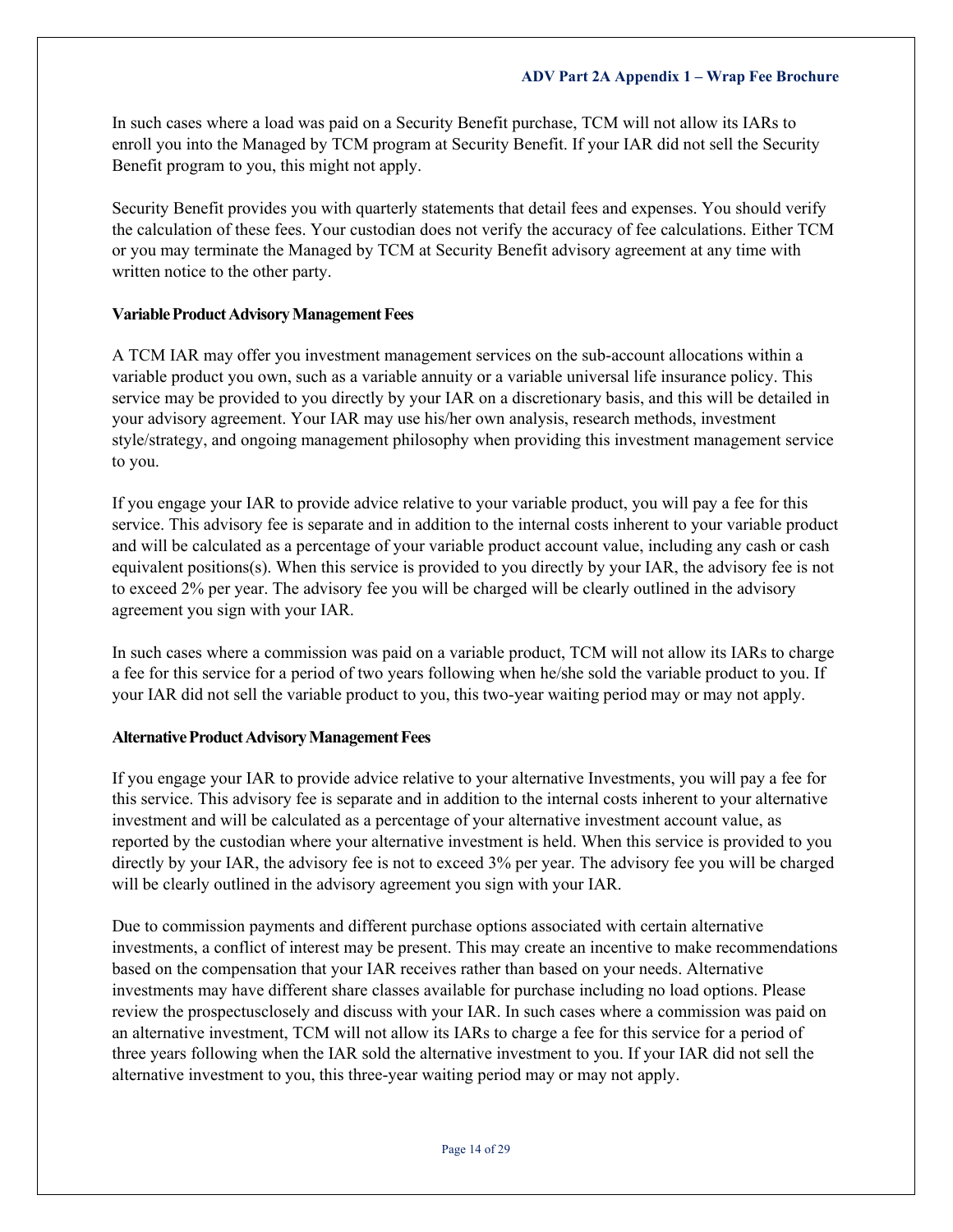### **Self-Directed Brokerage Account Fees**

A Self-Directed Brokerage Account ("SDBA") is a brokerage window that allows participants to select investment options outside of their employer's core offerings while staying within the plan and receiving the associated tax benefits. SDBAs provide more flexibility and control, enabling diversified, targeted and strategic retirement investing. The SDBA is for investors who acknowledge and understand the risks associated with many of the investments contained in the SDBA. Your IAR will work with you to identify your investment goals and objectives, as well as risk tolerance, in order to create a portfolio allocation designed to meet your objectives while staying within any plan specific restrictions.

Many SDBAs prohibit the following:

- Selling short or using margin
- Trading in foreign securities (stocks, bonds)
- Trading in bulletin board or pink sheet stocks
- Trading real estate/property outside of approved REITs
- Trading currencies
- Trading limited partnerships
- Trading futures/commodities
- Trading promissory notes
- Trading collectibles
- Trading municipal bonds

TCM's fee schedule for SDBA accounts is the same as our wrap fee schedule, which is negotiated between the plan participant and TCM, up to a maximum of 3.00% annually. TCM charges a minimum fee of \$150 annually, or \$12.50 monthly, for accounts held at TD Ameritrade.

Client will pay an annualized fee, which will cover advisory services provided to your account. Separate transaction charges for trading may be charged by your custodian. Ancillary charges such as account fees or transfer costs, etc., are also assessed against the account. Depending on the plan, additional trading fees can apply to the SDBA account(s). Therefore, unlike our wrap fee program above, the trading in the account could result in additional transaction fees. Please refer to your plans SDBA window, your retirement plan document, and consult your custodian for a complete list of fees, commissions, and other service fees that may apply.

#### **Other Compensation**

The IARs of TCM receive a portion of the wrap fee paid by you for participation in the program. In addition, your IAR could also be licensed to offer insurance products and will receive customary commissions for the sale of such products should a client decide to make the purchase or sale through the TCM IAR which are not covered by the wrap fee program. When selling products, a conflict of interest exists. This is due to the commission payment or fee structure associated with the insurance business. Your IAR may have an incentive to affect an insurance transaction for the purpose of generating compensationrather than basing their recommendations solely on your needs. TCM mitigates this conflict by monitoring its IAR's outside business activities and their overall recommendations to you.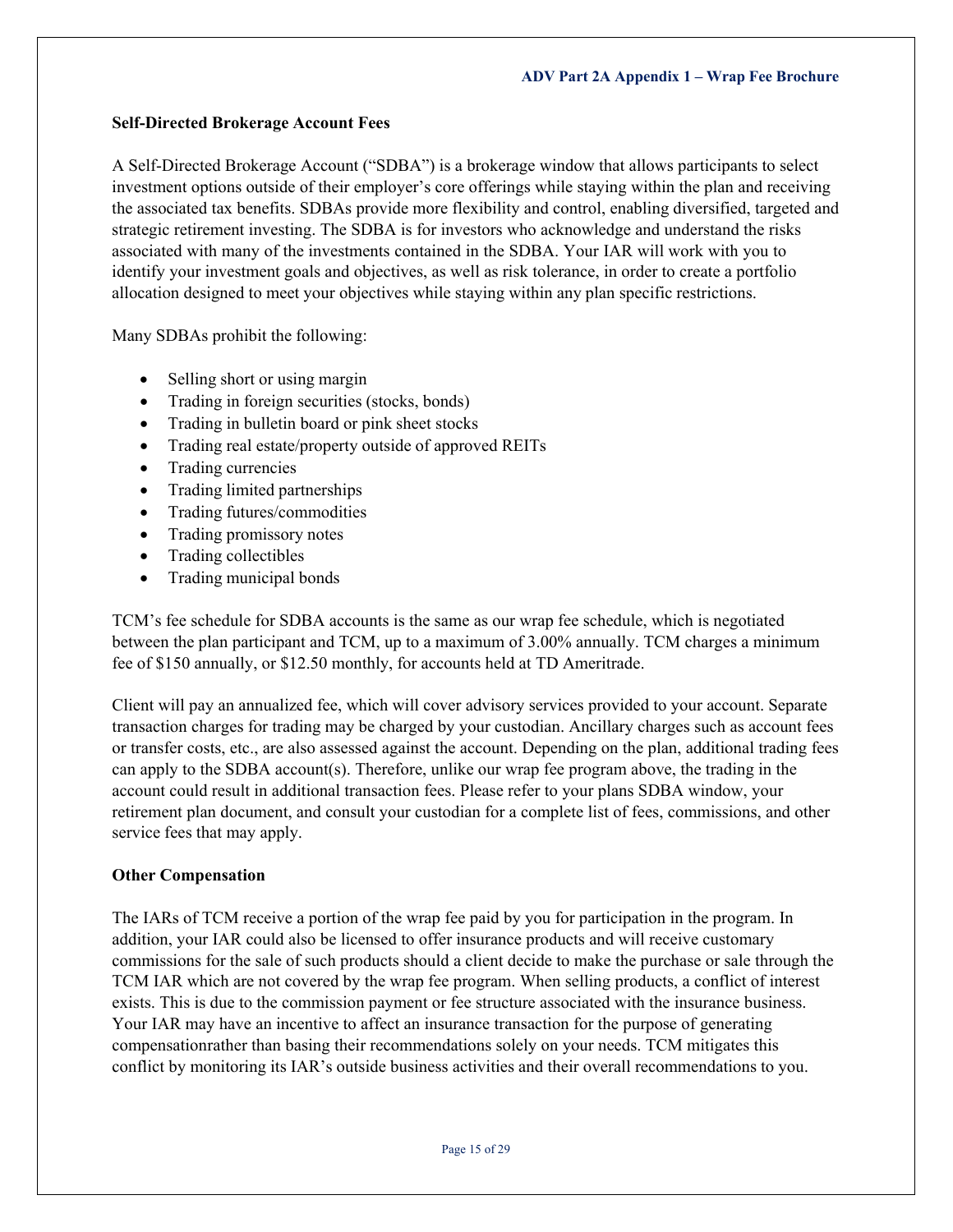These products and other investments may be linked to your account statement. These investments are not a part of our wrap program and are excluded from the fee you pay unless included in our Managed by TCM at Security Benefit program, TTAMP program, Alternative Management program, or Variable Product Advisory Management program.

As disclosed under Brokerage Practices, TCM participates primarily in TD Ameritrade's Institutional customer program, and TCM may recommend TD Ameritrade to you for custody and brokerage services. There is no direct link between our participation in the program, and the investment advice TCM gives to our clients, although TCM receives economic benefits through our participation in the program that are typically not available to any other independent investment advisors participating in the program. These benefits include the following products and services (provided without cost or at a discount): receipt of duplicate client statements and confirmations; research related products and tools; consulting services; access to a trading desk serving advisor participants; access to block trading (which provides the ability to aggregate securities transactions for execution and then allocate the appropriate shares to client accounts); the ability to have advisory fees deducted directly from client accounts; access to an electronic communications network for client order entry and account information; access to mutual funds with no transaction fees and to certain institutional money managers; and discounts on compliance, marketing, research, technology, and practice management products or services provided to us by third party vendors. TD Ameritrade may also have paid for business consulting and professional services received by some of our related persons. Some of the products and services made available by TD Ameritrade through the program may benefit us but may not benefit your account. These products or services may assist us in managing and administering your account, including accounts not maintained at TD Ameritrade. Other services made available by TD Ameritrade are intended to help us manage and further develop our business enterprise. The benefits received by TCM or our personnel through participation in the program does not depend on the amount of brokerage transactions directed to TD Ameritrade. As part of our fiduciary duties to clients, TCM endeavors always to put the interests of our clients first. You should be aware, however, that the receipt of economic benefits by TCM or our related persons in and of itself creates a conflict of interest and may indirectly influence our choice of TD Ameritrade for custody and brokerage services.

Because the amount of our compensation or the products or services we receive may vary depending on the custodian/broker we recommend being used by our clients; TCM has a conflict of interest in making that recommendation. Our recommendation of specific custodian/broker may be based in part onthe economic benefit to us and not solely on the nature, cost or quality of custody and brokerage services provided to you and our other clients. We nonetheless always strive to act in your best interest.

From time to time, TCM may receive expense reimbursement for travel and/or marketing expenses from distributors of investment and/or insurance products. Travel expense reimbursements are typically a result of attendance at due diligence and/or investment training events hosted by product sponsors. Marketingexpense reimbursements are typically the result of informal expense sharing arrangements in which product sponsors may underwrite costs incurred for marketing such as advertising, publishing and seminar expenses. Although receipt of these travel and marketing expense reimbursements are not predicated upon specific sales quotas, the product sponsor reimbursements are typically made by those sponsors for whom sales have been made or anticipated sales that will be made.

## <span id="page-15-0"></span>**ITEM 5: ACCOUNT REQUIREMENTS AND TYPES OF CLIENTS**

TCM provides investment advice to individuals, high-net-worth individuals, families, small businesses,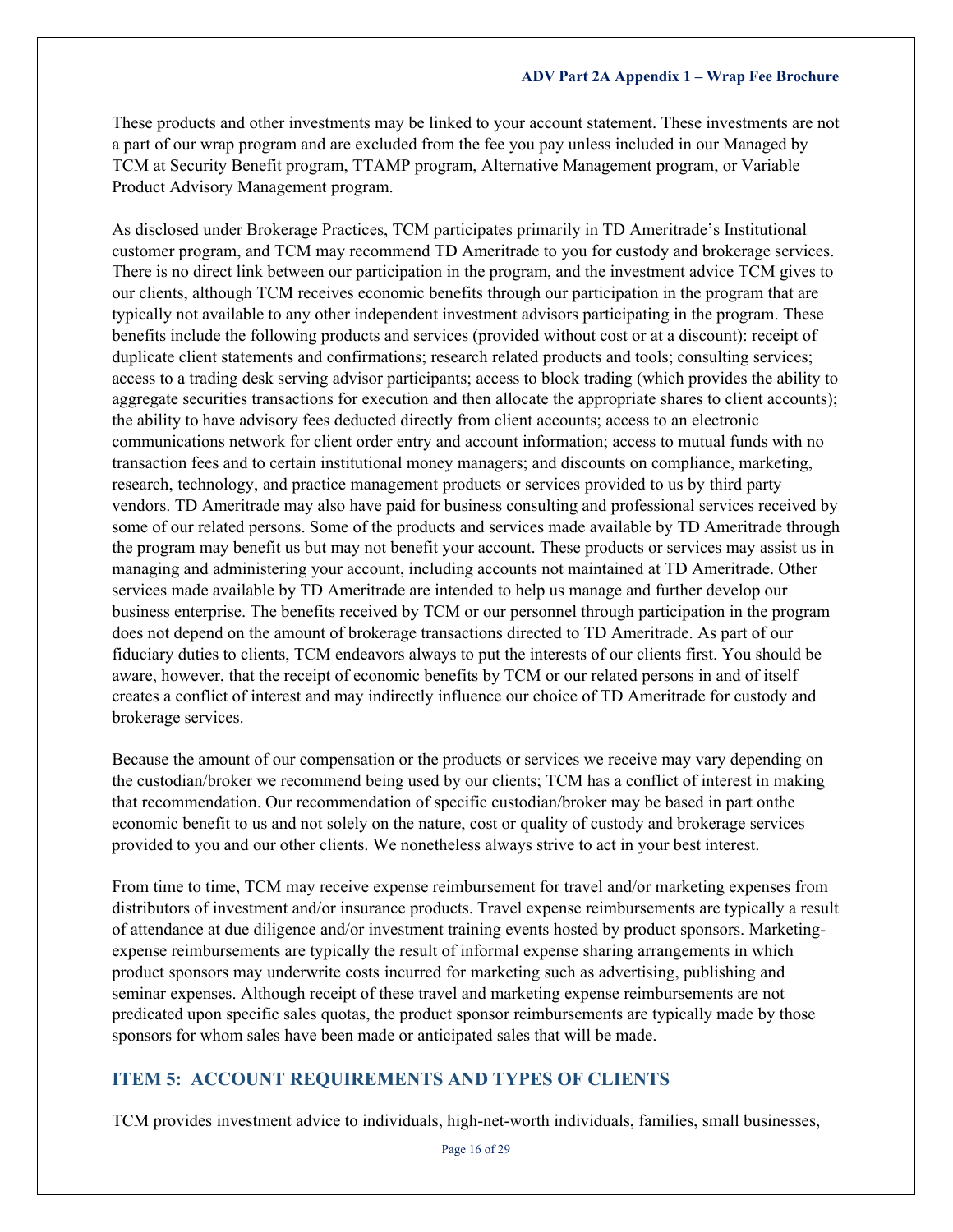foundations, trusts, and estates. TCM also provides investment advice on and to retirement accounts including but not limited to IRAs, SEP, Simple, Solos, retirement trusts, defined benefit plans, small business 401(k) plans and corporate 401(k) plans. Our minimum initial account value is \$25,000. TCM may waive account minimums at our sole discretion.

Certain TPAMs require a minimum account size and can vary from Manager to Manager.

## <span id="page-16-0"></span>**ITEM 6: PORTFOLIO MANAGER SELECTION AND EVALUATION**

#### **Investment Philosophy**

TCM determines investments and allocations based upon a client's predefined investment objectives, risk tolerance, time horizon, financial horizon, financial information, liquidity needs, and other various suitability factors. Your restrictions and guidelines may affect the composition of your portfolio, and our investment strategies and advice may vary depending on each client's specific financial situation.

TCM selects specific investments for client portfolios using fundamental, cyclical and technical analysis, as well as charting. TCM gathers information from a broad array of financial resources including financial newspapers, magazines, research prepared by others, corporate rating services, company press releases, annual reports, prospectuses, and filings with the Securities and Exchange Commission.

TCM determines how to allocate assets among the various asset classes based on the investment strategy chosen, prevailing economic conditions and our determination of where we are in the economic cycle. Potential risks and opportunities are weighed to determine to what degree the portfolio should be invested.

From time to time, market conditions may cause your account to vary from the established allocation. To remain consistent with the asset allocation guidelines established, your account is monitored on an ongoing basis and rebalanced to the original allocation, or if deemed beneficial, to a new allocation based on the prevailing economic conditions and within the guidelines of the chosen investment strategy. In addition to the rebalancing, overall market conditions and microeconomic factors that affect specific holdings in your account may trigger changes in allocation.

Fundamental analysis is a method of evaluating a company that has issued a security by attempting to measure the value of its underlying assets. It entails studying overall economic and industry conditions as well as the financial condition and the quality of the company's management. Earnings, expenses, assets, and liabilities are all important in determining the value of a company. The value is then compared to the current price of the issuing company's security to determine whether to purchase, sell or hold the security. Cyclical analysis is a form of fundamental analysis that involves the process of making investment decisions based on the different stages of an industry at a given point in time.

Technical analysis is a method of evaluating securities by analyzing statistics generated by market activity, such as past prices and volume movements. Technical analysts do not attempt to measure a security's intrinsic value, but instead, use charts and other tools to identify patterns that can suggest future activity.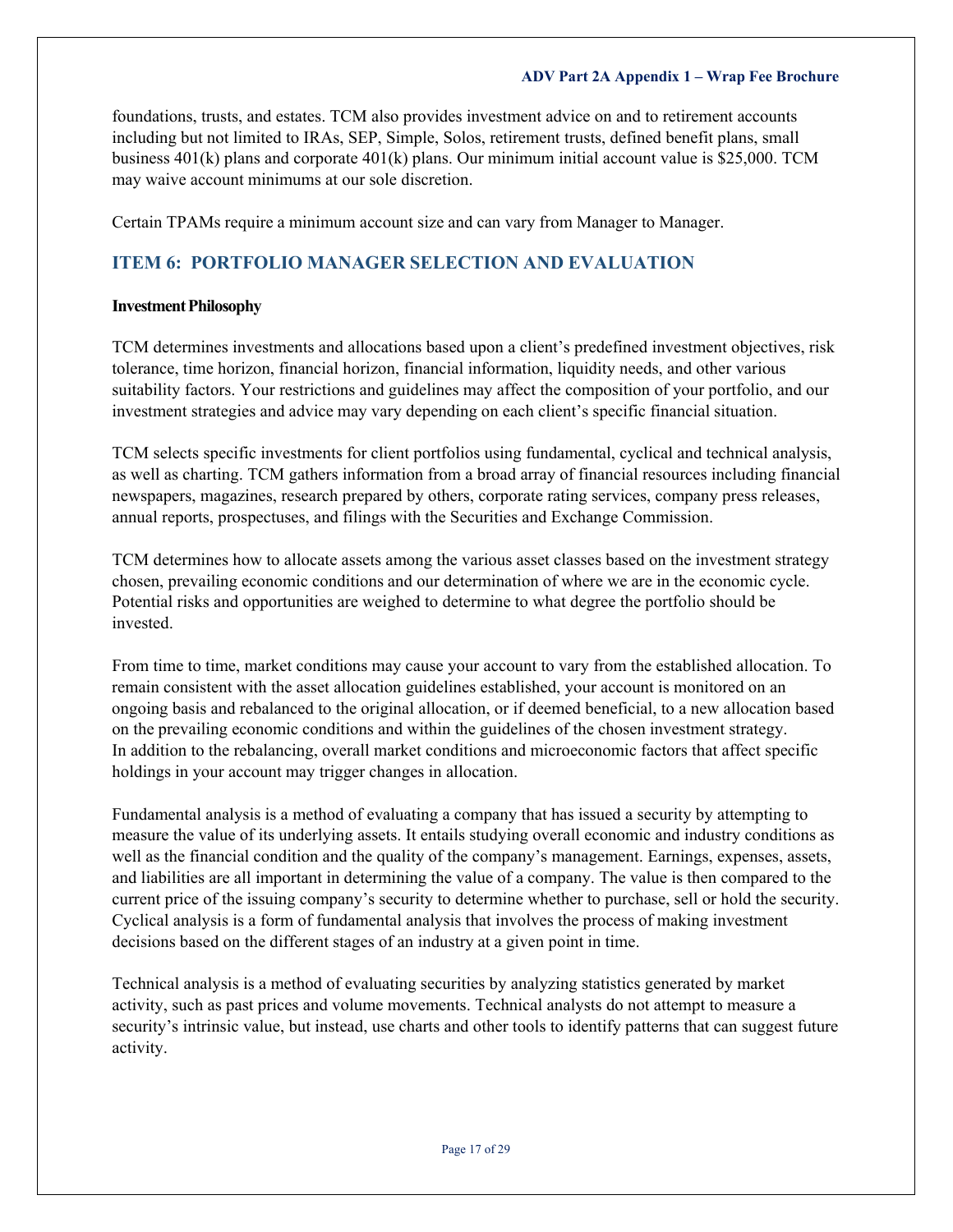Charting involves identifying patterns that can suggest future activity in price movements. A chart pattern is a distinct formation on a stock chart that creates a trading signal or sign of future price movements. Chartists use these patterns to identify current trends and trend reversals to trigger buy and sell signals. Some of the chart types are Line Charts, Bar Charts, Candlestick, Point, and Figure.

Our investment strategies may include long-term, and short-term holds as wells as trading (securities sold within 30 days) and the use of options, margin, leverage, and short sales. You may place reasonable restrictions on the strategies to be employed in your portfolio and the type of investments to be held in your portfolio.

As much as reasonably possible, TCM strives to:

- Diversify strategically with non-correlating assets.
- Balance between growth and value styles.
- Diversify globally.
- Rebalance as markets change.
- Manage for tax efficient returns wherever possible.

#### **ThirdPartyAssetManagerSelection and Evaluation**

TCM examines the experience, expertise, investment philosophies, and past performance of independent Managers to determine if that Manager has demonstrated an ability to invest over a period and in different economic conditions. TCM monitors the Manager's underlying holdings, strategies, concentrations, and leverage as part of our overall periodic risk assessment. Additionally, as part of our due-diligence process, TCM surveys the Manager's compliance and business enterprise risks.

A risk of investing with a Manager who has been successful in the past is that he/she may not be able to replicate that success in the future. In addition, as we do not control the underlying investments in a Manager's portfolio, there is also a risk that the Manager may deviate from the stated investment mandate or strategy of the portfolio, making it a less suitable investment for our clients. Moreover, as TCM does not control the Manager's daily business and compliance operations, TCM may be unaware of the lack of internal controls necessary to prevent business, regulatory, or reputational deficiencies.

#### **RiskofLoss**

You are advised and are expected to understand our past performance is not a guarantee of future results and certain market and economic risks exist that may adversely affect an account's performance that could result in capital losses in your account. Investing in securities involves risk of loss which you should be prepared to bear.

There are principal and material risks involved which may adversely affect the account value and total return. There are other circumstances (including additional risks that are not described here) which could prevent your portfolio from achieving its investment objectives. It is important to read all the disclosure information provided and to understand that you may lose money by investing in the any of our strategies.

You should be aware that your account may be subject to the following risks:

Alternative Investments: Alternative investments are illiquid investments and do not trade on a national securities exchange. Alternative investments typically include investments in direct participation program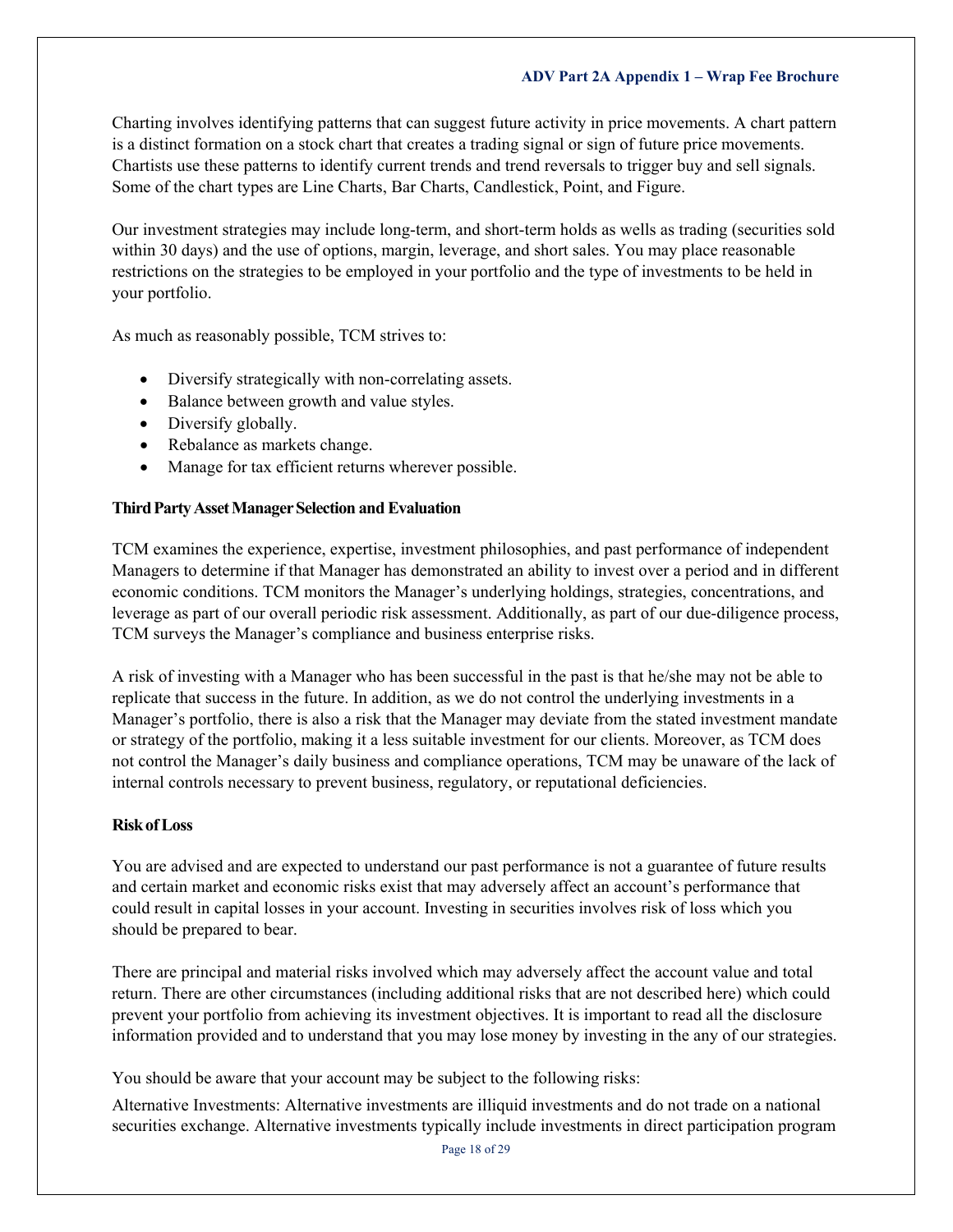securities (partnerships, limited liability companies, business development companies or real estate investment trusts), commodity pools, private equity, private debt, and hedge funds. Alternative investments are subject to various risks, such as illiquidity and property devaluation based on adverse economic and real estate market conditions.

Alternative investments are not suitable for all investors. Investors considering an investment strategy utilizing alternative investments should understand that alternative investments are generally considered speculative in nature and may involve a high degree of risk, particularly if concentrating investments in one or few alternative investments. These risks are potentially greater and substantially different than those associated with traditional equity or fixed income investments.

You will find additional information regarding these risks in the product's prospectus. You can request a copy of a prospectus from your IAR. You should read the prospectus carefully before investing in an alternative investment.

Capitalization: Small-capitalization and mid-capitalization companies may be hindered as a result of limited resources orless diverse products or services, and their stocks have historically been more volatile than the stocks of larger, more established companies.

Cash and Cash Equivalents: A portion of your assets may be invested in cash or cash equivalents to achieve your objective, provide ongoing distributions and/or take a defensive position. Cash holdings may result in a loss of market exposure.

Credit: The issuer of a security may be unable to make interest paymentsand/or repay principal when due. A downgrade of an issuer's credit rating or a perceived change in an issuer's financial strength may affect a security's value and, thus, impact the fund's performance.

Cryptocurrencies: Cryptocurrencies are a relatively new innovation and the market for cryptocurrency is subject to rapid price swings, changes and uncertainty. The slowing, stopping, or reversing of the development of a cryptocurrency or the acceptance of said cryptocurrency may adversely affect the price of it. Cryptocurrencies are subject to the risks of fraud, theft, manipulation or security failures, operational or other problems that impact cryptocurrency trading venues. Unlike the exchanges for more traditional assets such as equity securities and futures contracts, cryptocurrencies and their trading venues are largely unregulated. As a result of the lack of regulation, individuals or groups may engage in fraud or market manipulation (including using social media to promote a cryptocurrency in a way that artificially increases the price of it). Investors may be more exposed to the risk of theft, fraud and market manipulation than when investing in more traditional asset classes. Over the past several years, a number of cryptocurrency trading venues have been closed due to fraud, failure or security breaches. Investors in cryptocurrencies may have little or no recourse should such theft, fraud or manipulation occur and could suffer significant losses. Legal or regulatory changes may negatively impact the operation of a cryptocurrency or restrict the use of it all together. The realization of any of these risks could result in a decline in the acceptance of any cryptocurrency and consequently a reduction in the value of it. Finally, the creation of a "fork" (a split within a cryptocurrency resulting in two distinct cryptocurrencies) or a substantial giveaway of a cryptocurrency (sometimes referred to as an "air drop") may result in significant and unexpected declines in the value of a cryptocurrency.

Derivative: Derivatives are securities, such as futures contracts, whose value is derived from that of other securities or indices. Derivatives can be used for hedging (attempting to reduce risk by offsetting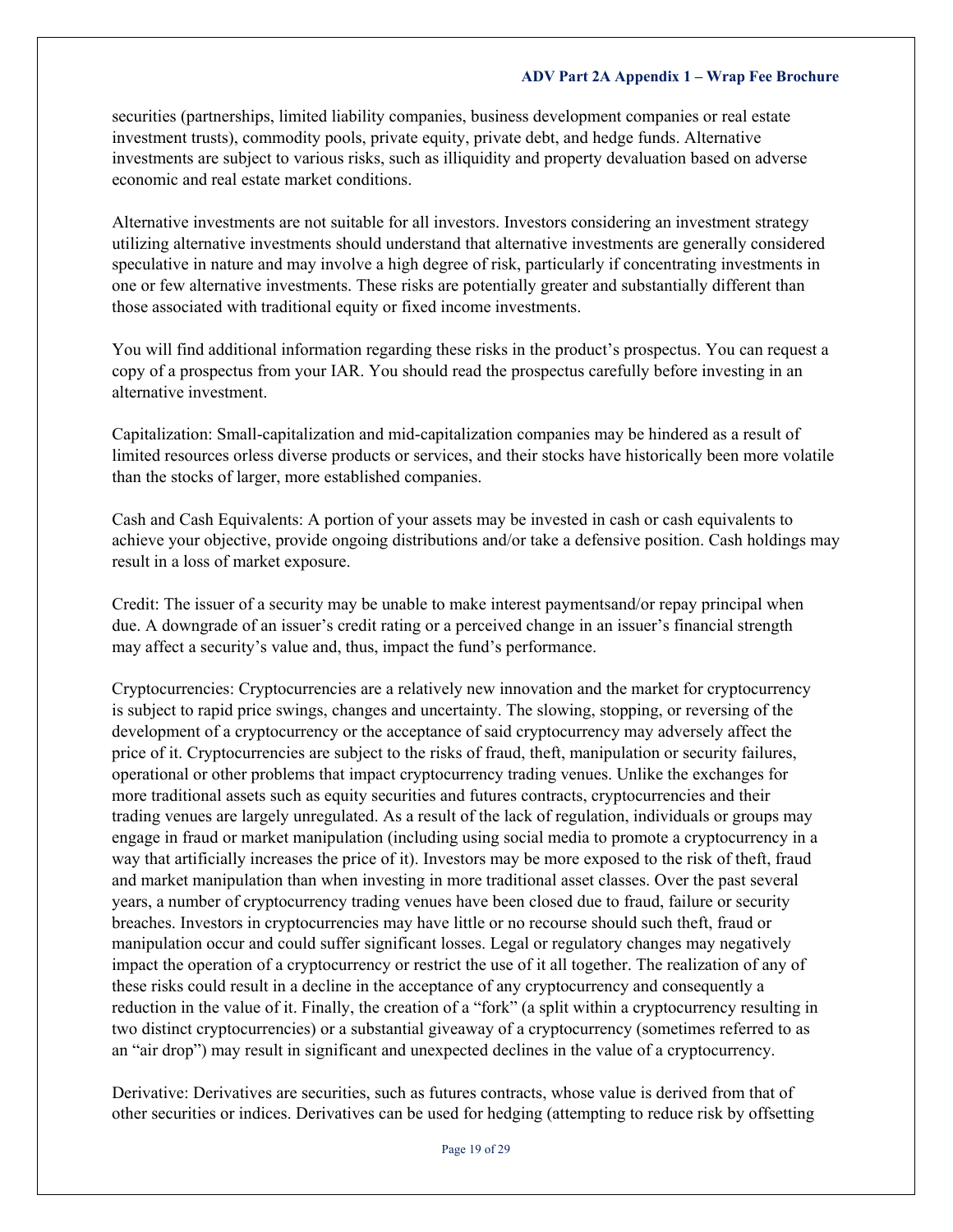one investment position with another) or non-hedging purposes. Hedging with derivatives may increase expenses, and there is no guarantee that a hedging strategy will achieve the desired results.

Equity Securities: In general, prices of equity securities are more volatile than those of fixed income securities. The prices of equity securities will rise and fall in response to several different factors, including events that affect issuers as well as events that affect entire financial markets or industries. Small and mid-capitalization stocks may have greater price volatility, lower trading volume, and less liquidity than large capitalization stocks.

Exchange-Traded Funds ("ETFs"): ETFs face market-trading risks, including the potential lack of an active market for shares, losses from trading in the secondary markets and disruption in the creation/redemption process of the ETF. Any of these factors may lead to the fund's shares trading at either a premium or a discount toits "net asset value."

Fixed Income Securities: The return and principal value of bonds fluctuate with changes in market conditions. Fixed income securities have interest rate risk and credit risk. As interest rates rise, existing bond prices fall and can cause the value of an investment to decline. Changes in interest rates generally have a greater effect on bonds with longer maturities than those with shorter maturities. If bonds are not held to maturity, they can be worth more or less than their original value. Credit risk refers to the possibility that the issuer of a bond will not be able to make principal and/or interest payments. High yieldbonds, also known as "junk bonds", carry higher risk of loss of principal and income than higher rated investment grade bonds.

Foreign Securities and Currency: Investments in international and emerging-market securities include exposure to risks such as currency fluctuations, foreign taxes and regulations, and the potential forilliquid markets and political instability.

Interest Rates: In a rising rate environment, the value of fixed-income securities generally declines,and the value of equity securities may be adversely affected.

Market Risk: Even a long-term investment approach cannot guarantee a profit. Economic, political, and issuer-specific events will cause the value of securities to rise or fall. Because the value of investment portfolios will fluctuate, there is the risk that you will lose money, and your investment may be worth less upon liquidation.

Mutual Funds: Mutual funds may invest in different types of securities, such as value or growth stocks, real estate investment trusts, corporate bonds, or U.S. government bonds. There are risks associated with each asset class. An investment in a money market fund is not insured or guaranteed by the Federal Deposit Insurance Corporation or any other government agency. Although money market funds seek to preserve the value ofyour investment, it is possible to lose money by investing in the fund. Redemption is at the current net asset value, which may be less than the original cost. Aggressive growth funds are most suitable for investors willing to accept price per share volatility since many companies that demonstrate high growth potential can also be high risk. Income from tax-free mutual funds may be subject to local, state and/or the alternative minimum tax. Because each mutual fund owns different types of investments, performance will be affected by a variety of factors. The value of your investment in a mutual fund will vary from day to day as the values of the underlying investments in a fund vary. Such variations generally reflect changes in interest rates, market conditions, and other company and economic news. Their risks may become magnified depending on howmuch a fund invests or uses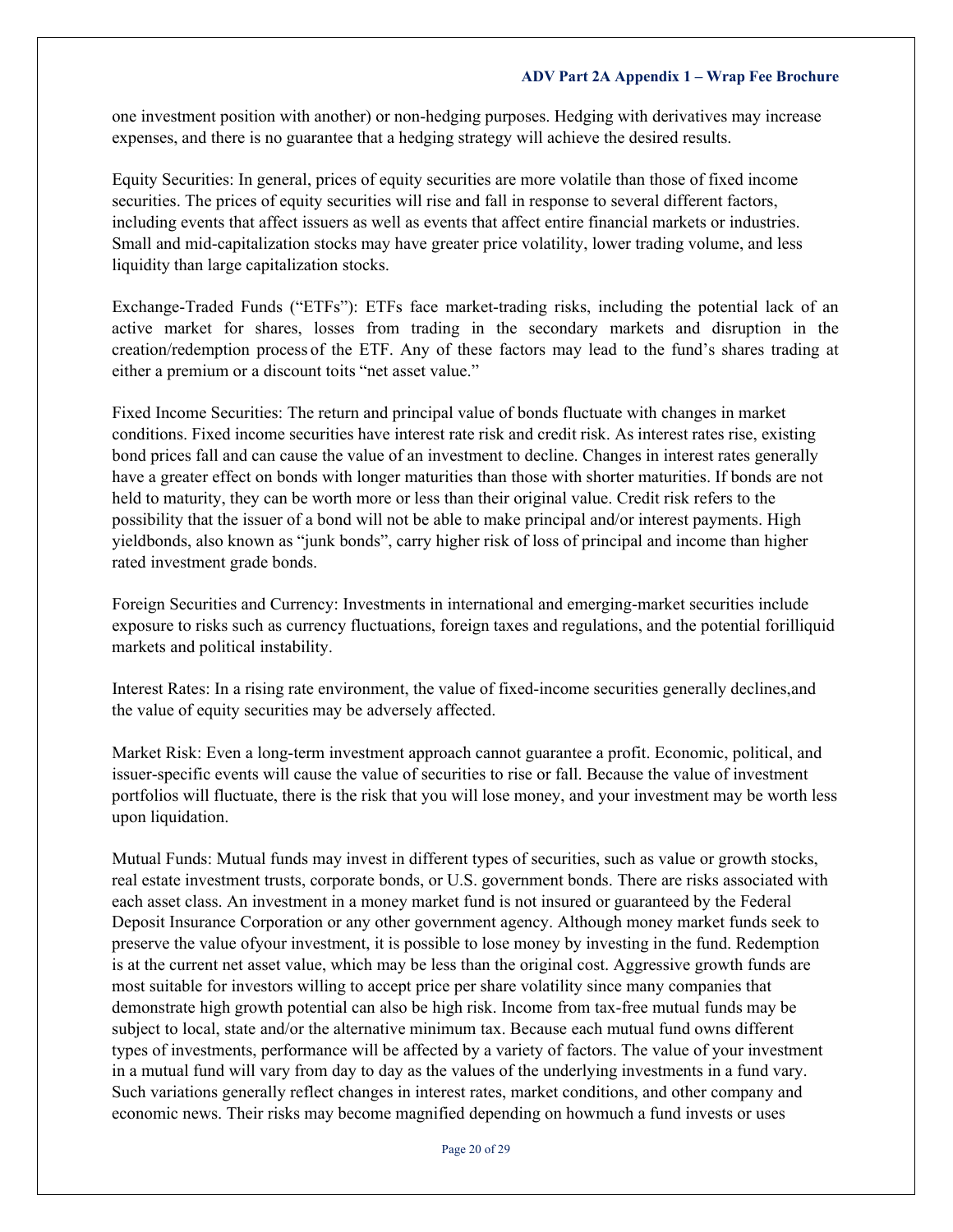certain strategies.

You will find additional information regarding these risks in the prospectus for each individual mutual fund held in your account. You can request a copy of a prospectus from your IAR or by contacting the investment company directly.

Options: Options on securities may be subject to greater fluctuations in value than an investment in the underlying securities. Purchasing and writing put and call options are highly specialized activities and entail greater than ordinary investment risks.

Performance of Underlying Managers: We select the mutual funds and ETFs in the asset allocation models. However, TCM depends on the Manager of such funds to select individual investments in accordance with their stated investment strategy.

Securities Lending: Securities lending involves the risk that the fund loses money because the borrower fails to return the securities in a timely manner or at all. The fund could also lose money if thevalue of the collateral provided for loaned securities, or the value of the investments made with the cash collateral, falls. These events could also trigger adverse tax consequences for the fund.

## <span id="page-20-0"></span>**ITEM 7: CLIENT INFORMATION PROVIDED TO PORTFOLIO MANAGERS**

#### **Client Information Provided to Portfolio Managers and Client Contact**

Non-public information is information about you not accessible to the public. Your social security number, net worth, and annual income are examples of non-public information. Public information is information about you readily accessible to the public. Public information may include your name, phone number, and address.

For all accounts, including those in the programs described in this brochure, your IAR will have access to the non-public information provided by you in the account opening process. This information is protected in accordance with our Privacy Policy. Our Privacy Policy is available on our [website a](http://www.triumphcapitalmanagement.com/)nd is provided upon opening your account and annually thereafter.

## <span id="page-20-1"></span>**ITEM 8: CLIENT CONTACT WITH PORTFOLIO MANAGERS**

TCM does not place restrictions on the client's ability to contact and consult their IAR. If a client has chosen a third-party asset manager, your IAR can schedule a meeting with the portfolio manager, if requested.TPAMs are not required to be available for unscheduled or unannounced visits or calls by clients.

However, TPAMs are expected to periodically meet with clients and should generally be available to takeclient telephone calls on advisory-related matters.

## <span id="page-20-2"></span>**ITEM 9: ADDITIONAL INFORMATION**

#### **TDAmeritrade Institutional Program**

TCM seeks to recommend a custodian/broker who will hold your assets and execute transactions on terms that are overall advantageous when compared to other available providers and their services.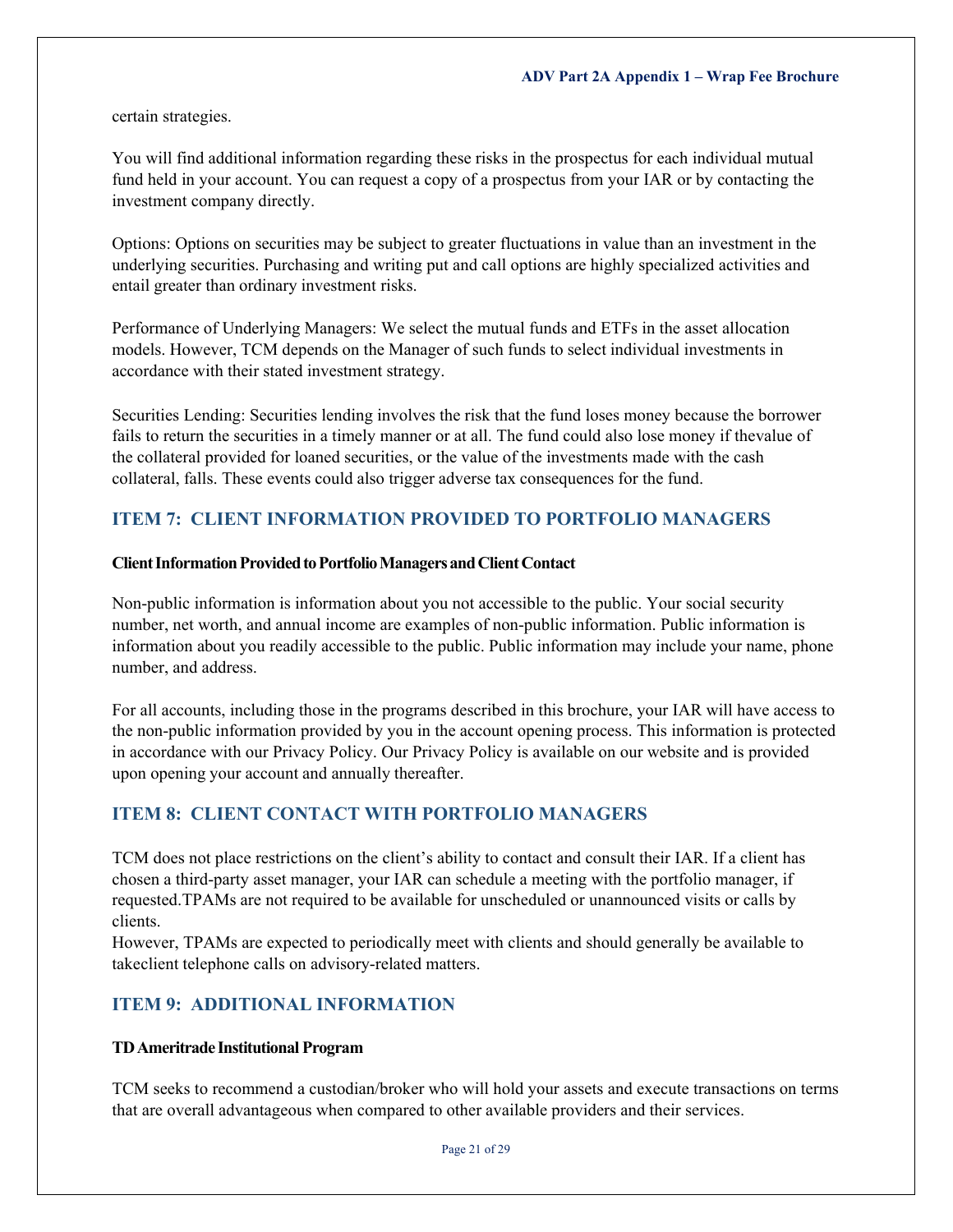With this consideration, TCM participates primarily in the TD Ameritrade Institutional program. TD Ameritrade Institutional is a division of TD Ameritrade, Inc. ("TD Ameritrade") member FINRA/SIPC. TD Ameritrade is an independent and unaffiliated SEC-registered broker-dealer. TD Ameritrade offers to independent investment advisors services that include custody of securities, trade execution, clearance, and settlement of transactions. TCM may receive certain additional economic benefits ("Additional Services") that may or may not be offered to any other independent investment advisors participating in the program. TD Ameritrade provides the Additional Services to an advisor in its sole discretion and at its own expense, and an advisor does not pay any fees to TD Ameritrade for the Additional Services. An advisor and TD Ameritrade have entered into a separate agreement ("Additional Services Addendum") to governthe terms of the provision of the Additional Services.

There is no direct link between our participation in the program, and the investment advice TCM gives to our clients, although we receive economic benefits through our participation in the program that are typically not available to any other independent investment advisors participating in the program. These benefits include the following products and services (provided without cost or at a discount): receipt of duplicate client statements and confirmations; research related products and tools; consulting services; access to a trading desk serving advisor participants; access to block trading (which provides the ability to aggregate securities transactions for execution and then allocate the appropriate shares to client accounts); the ability to have advisory fees deducted directly from client accounts; access to an electronic communications network for client order entry and account information; access to mutual funds with no transaction fees and to certain institutional money managers; discounts on compliance, marketing, research, technology, and practice management products or services provided to us by third party vendors. TD Ameritrade may also have paid for business consulting and professional services received by some of our related persons. Some of the products and services made available by TD Ameritrade through the program may benefit us but may not benefit your account. These products or services may assist us in managing and administering your account, including accounts not maintained at TD Ameritrade. Other services made available by TD Ameritrade are intended to help us manage and further develop our business enterprise. The benefits received by TCM or our personnel through participation in the program do not depend on the amount of brokerage transactions directed to TD Ameritrade. As part of our fiduciary duties to clients, TCM endeavors always to put the interests of our clients first. You should be aware, however, that the receipt of economic benefits by TCM or our related persons in and of itself creates a conflict of interest and may indirectly influence our choice of TD Ameritrade for custody and brokerage services.

Our receipt of Additional Services raises a conflict of interest. In providing Additional Services to us, TD Ameritrade most-likely considers the amount and profitability to TD Ameritrade of the assets in, and trades placed for, our client accounts maintained with TD Ameritrade. TD Ameritrade has the right to terminate the Additional Services Addendum with TCM, in its sole discretion, provided certain conditions are met. Consequently, in order to continue to obtain the Additional Services from TD Ameritrade, TCM has an incentive to recommend to its clients that the assets under management byTCM be held in custody with TD Ameritrade and to place transactions for client accounts with TD Ameritrade. TCM's receipt of Additional Services does not diminish our duty to act in the best interests of our clients, including seeking best execution of trades for client accounts.

In the event you request us to recommend a custodian/broker for execution and/or custodial services, TCM generally recommends your account to be maintained at TD Ameritrade. TCM may recommend that you establish accounts with TD Ameritrade to maintain custody of your assets and to effect trades for your accounts. You are under no obligation to act upon any recommendations, and if you elect to act upon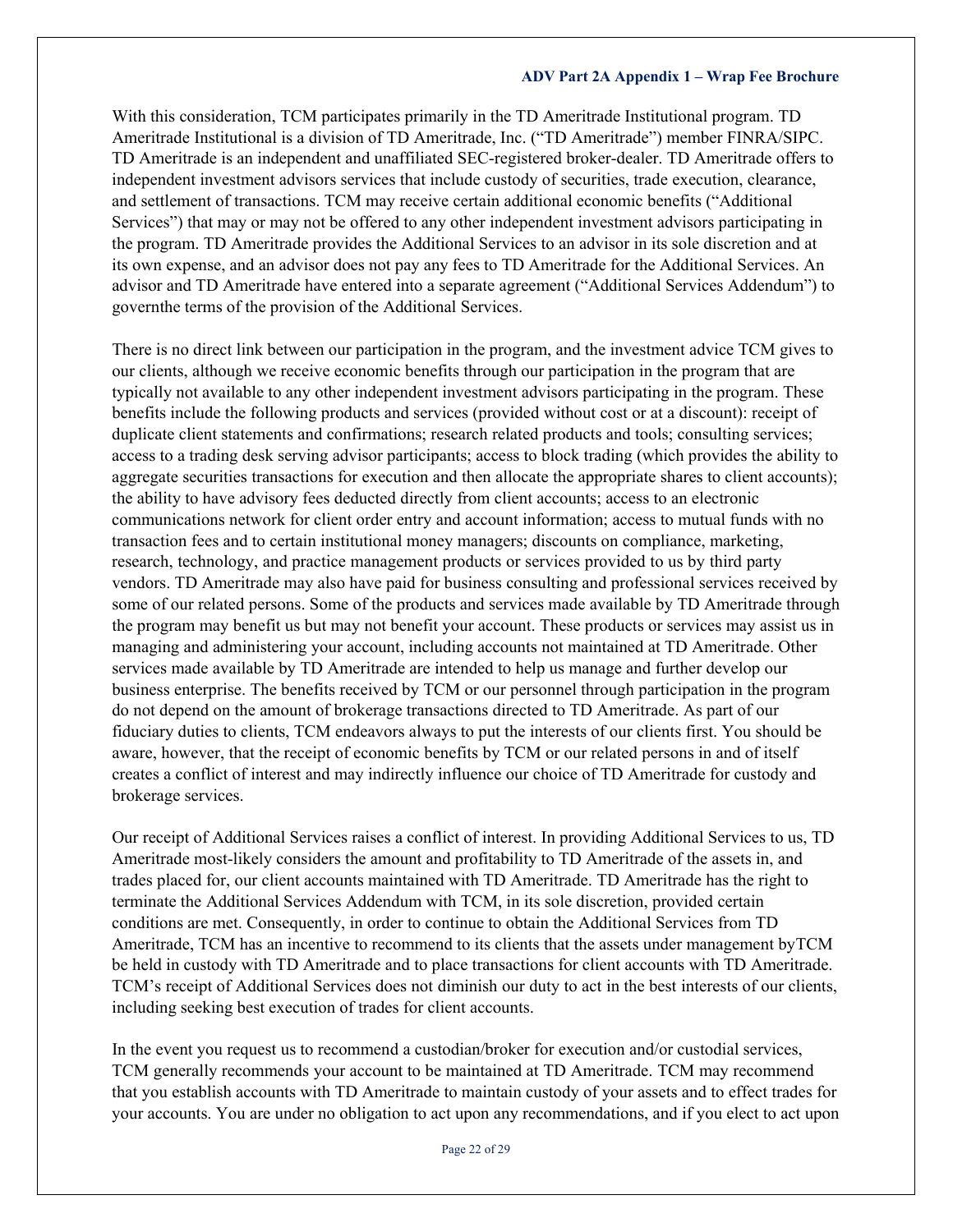any recommendations, you are under no obligation to place the transactions through any broker/dealer TCM recommends. Our recommendation is generally based on the broker's cost and fees, skills, reputation, dependability, and compatibility with the client. You may be able to obtain lower commissions and fees from other brokers, and the value of products, research, and services given to us is not a factor in determining the selection of broker/dealer or the reasonableness of their commissions.

TCM does not select or recommend custodian/broker based upon receiving client referrals from a custodian/broker or third party. TCM does not routinely recommend, request or require that you direct us to execute transactions through a specified custodian/broker. Additionally, TCM typically does not permit you to direct brokerage.

We place trades for your account subject to our duty to seek best execution and other fiduciary duties. TCM may use a custodian/broker other than your custodian to execute trades for your account. The practice of using other custodian/broker may result in additional costs to you so that we are more likely to place trades through your custodian rather than through another custodian/broker. Your custodian's execution quality may be different than another custodian/broker.

TCM will aggregate trades for ourselves or our associated persons with your trades, providing that the following conditions are met:

- Our policy for the aggregation of transactions shall be fully disclosed separately to our existing clients (if any) and the custodian/broker(s) through which such transactions will be placed;
- TCM will not aggregate transactions unless we believe that aggregation is consistent with our duty to seek the best execution (which includes the duty to seek the best price) for you and is consistent with the terms of our investment advisory agreement with you for which trades are being aggregated.
- No advisory client will be favored over any other client; each client that participates in an aggregated order will participate at the average share price for all our transactions in a given security on a given business day, with transaction costs based on each client's participation in the transaction;
- If the aggregated order is filled in its entirety, it will be allocated among clients in accordance with the intended allocation;
- Notwithstanding the foregoing, the order may be allocated on a different basis if all client accounts receive fair and equitable treatment and the reason for difference of allocation is explained in writing and is reviewed by our CCO. Our books and records will separately reflect, for each client account, the orders of which aggregated, the securities held by, and bought for that account.
- TCM will receive no additional compensation or remuneration of any kind as a result of the proposed aggregation; and
- Individual advice and treatment will be accorded to each advisory client.

As a matter of policy and practice, we do not utilize research, research-related products, or other services obtained from custodian/broker(s) or third parties on a soft-dollar commission basis.

## **TradeErrors**

TCM has implemented procedures designed to prevent trade errors; however, trade errors in client accounts cannot always be avoided. Consistent with our fiduciary duty, it is our policy to correct trade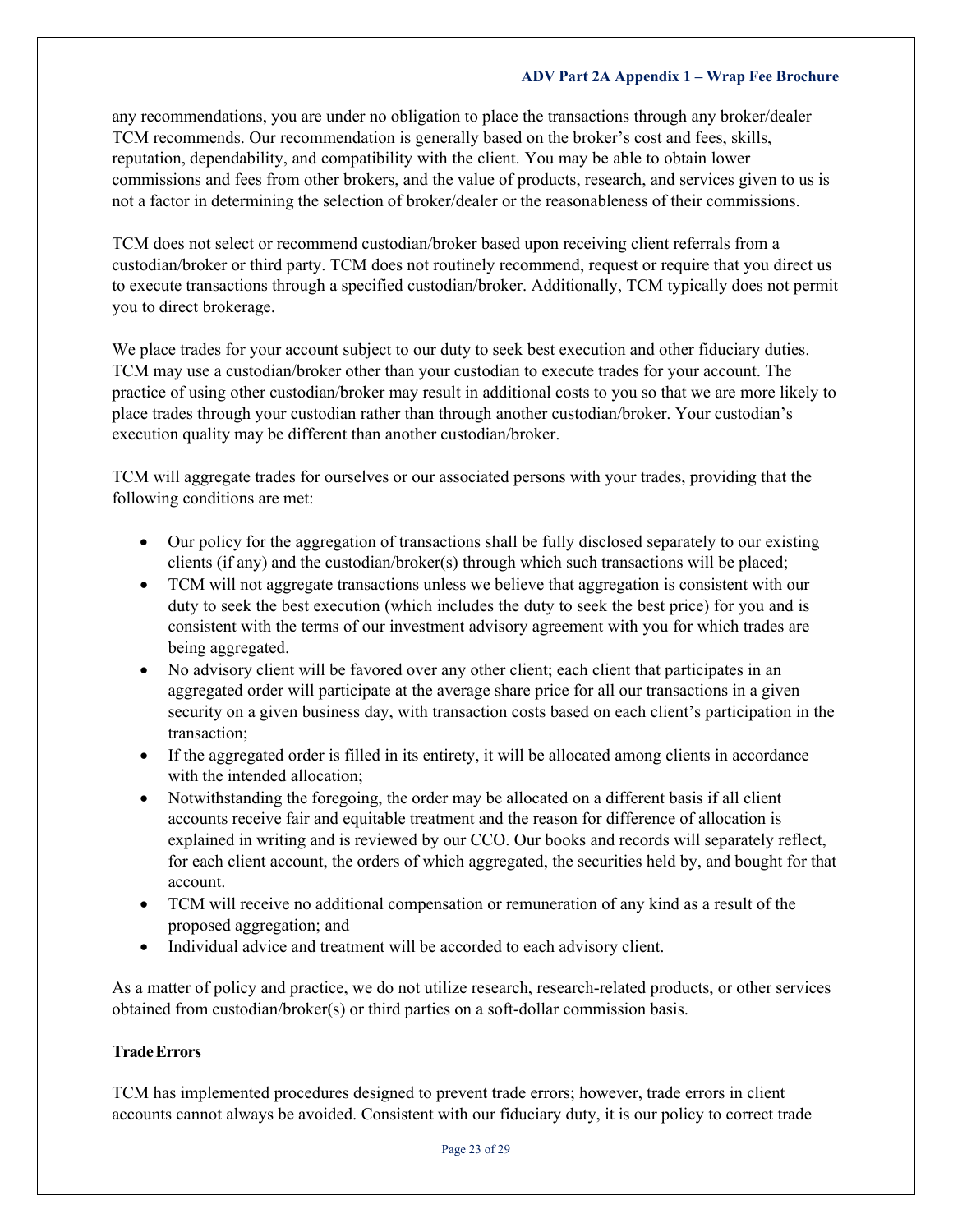errors in a manner that is in the best interest of our clients. In cases where a client causes the trading error, the client will be responsible for any loss resulting from the correction. Depending on the specific circumstances of the trading error, the client may not be able to receive any gains generated as a result of the error correction. In all situations where the client does not cause the trading error, the client will be made whole, and TCM will absorb any loss resulting from the trading error if the error was caused by our firm. If the error is caused by the custodian/broker, the custodian/broker will be responsible for covering all trade error costs.

#### **Custody**

Custody, as it applies to investment advisors, has been defined by regulators as having access or control over client funds and/or securities. In other words, custody is not limited to physically holding client funds and securities. If an investment advisor can access or control client funds or securities, the investment advisor is deemed to have custody and must ensure proper procedures are implemented.

TCM does not have the authority to deduct fees directly from client accounts and therefore does not have custody of client funds and securities. When fees are deducted from an account, TCM is responsible for calculating the fees and delivering instructions to the custodian. The custodian is then responsible for deducting the fees from client accounts.

TCM does not have the authority to open an account on behalf of clients, has no authority to designate or change the client's address of record with the qualified custodian, and does not maintain standing letters of authorization with third parties and therefore does not have custody of client funds and securities.

#### **Performance Based Fees and Side-By-Side Management**

TCM does not charge advisory fees on a share of the capital appreciation of the funds or securities in a client account (so-called performance-based fees). Our advisory-fee compensation is charged only as disclosed above in fees and compensation.

## **Voting Proxies and Client Securities**

TCM does not vote proxies under our limited discretionary authority. You are welcome to vote proxies or designate an independent third-party at your own discretion. You designate proxy voting authority in the custodial account documents. You must ensure that proxy materials are sent directly to you or your assigned third party. TCM does not act with respect to any securities or other investments that become the subject of any legal proceedings, with the exception of class action lawsuit for clients who custodian their accounts with TD Ameritrade. When accounts are custodian with TD Ameritrade, TCM has engaged a third-party service provider, Chicago Clearing Corporation ("CCC"), to monitor and file securities claims class action litigation paperwork with claims administrators on behalf of the Firm's clients. When a claim is settled and payments are awarded to TCM clients, it may be necessary to share client information, such as name and account number, with CCC in connection with this service.

TCM does not receive any fees or renumeration in connection with this service nor does it receive any fees from the third-party provider(s). CCC earns a fee based on a flat percentage of fifteen percent of all claims it collects on behalf of TCM clients. This fee is collected and retained by CCC out of the claims paid by the claim administrator. Clients may opt out of this service at any time. If a client opts out, TCM will not advise or take any action on behalf of a client with regard to class action litigation involving investments held in or formerly held in a client's account.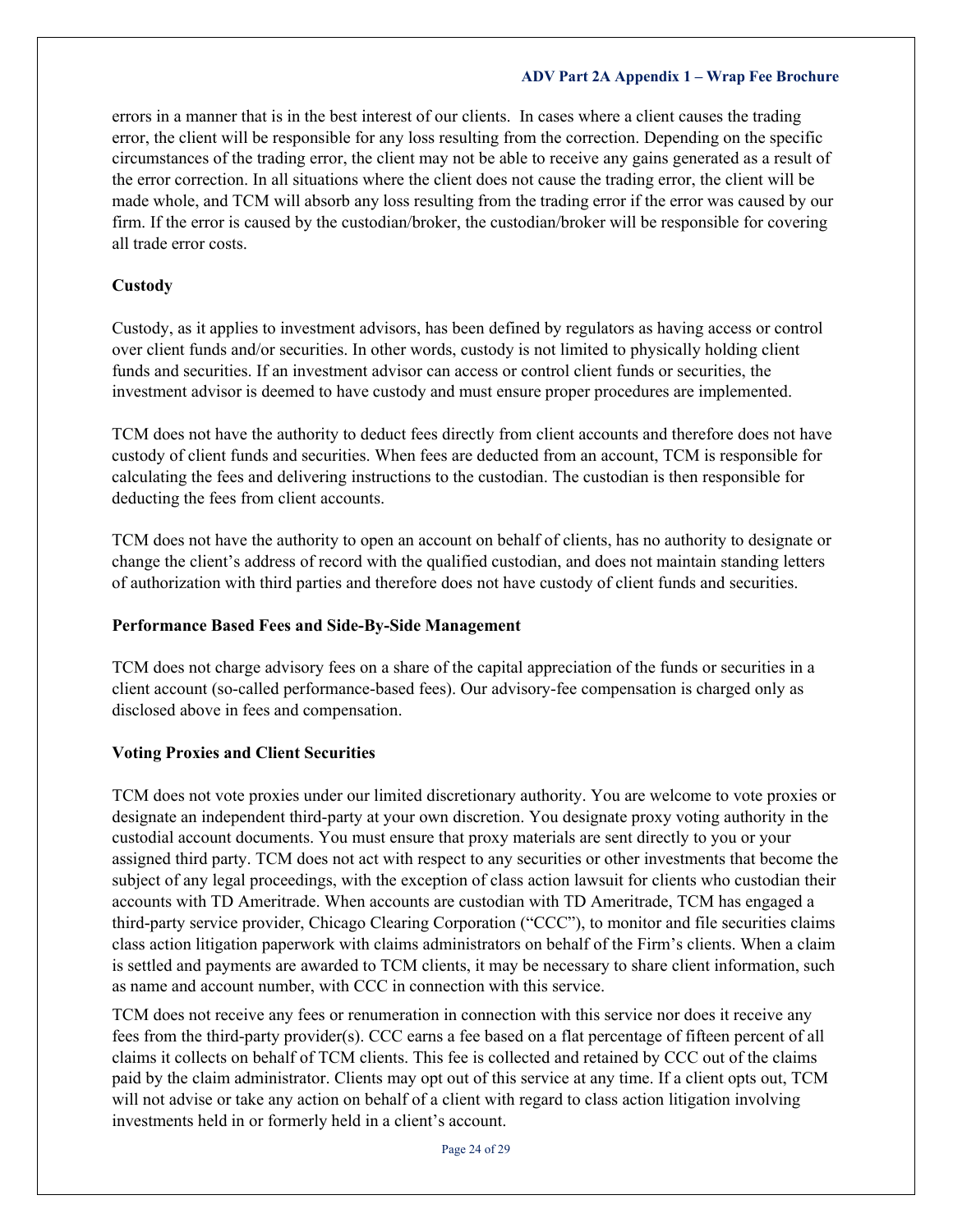You should be aware that claims received from class action lawsuits may be less than the amount received if not engaging the CCC service.

You should be aware that fees for comparable services vary and lower fees may be available from other sources.

#### **Disciplinary Information**

TCM does not have any legal, financial, or other disciplinary items to report. Your IAR will provide you with Form 2B that is specific to their individual disciplinary record. More information may be found by visiting [www.FINRA.org](http://www.finra.org/) or [www.SEC.gov.](http://www.sec.gov/)

- Triumph Capital Management's CRD number is: 282814
- Triumph Capital Management's SEC number is: 801-107312

#### **Insurance**

TCM's IARs may act as agents appointed with various life, disability or other insurance companies, and may receive commissions, trails, or other compensation from the respective product sponsors as a result of effecting insurance transactions for clients. Insurance business is monitored and processed through Triumph Capital, LLC or other approved third-party agencies. Clients should note that they are under no obligation to purchase any insurance products through TCM or its IARs. Please note that IARs typically spend less than 10% of their time on business relating to insurance. Please review your IAR's ADV Form 2B to verify their specific insurance activities.

#### **Outside Business Activity**

IARs of TCM may have Outside Business Activities ("OBA"). The OBAs of your IAR are fully described and disclosed on his/her ADV Form 2B. OBAs can present a material conflict of interest because your IAR may have an incentive to spend more time on their outside business activity than focusing on your advisory relationship. TCM monitors and approves OBAs to help reduce this conflict of interest.

You can find more information regarding your IAR's outside business activity by visiting FINRA Broker Check: [www.finra.org](http://www.finra.org/)

If you would like to receive a copy of your IAR's most recent ADV Form 2B, please contact our Chief Compliance Officer, Brandon Drespling.

#### **Other Potential Conflicts of Interest**

As a fiduciary, TCM and all IARs have an affirmative duty of care, loyalty, honesty, and good faith to act in the best interests of its clients. With this duty, TCM and all IARs can achieve this obligation by trying to avoid conflicts of interest and by fully disclosing all material facts concerning any conflict that does arise with respect to any client. A conflict of interest occurs when an IAR's private interests are inconsistent with the interests of the TCM's clients and/or his/her service to the firm. Additionally, IARs must try to avoid situations that have even the appearance of conflict or impropriety.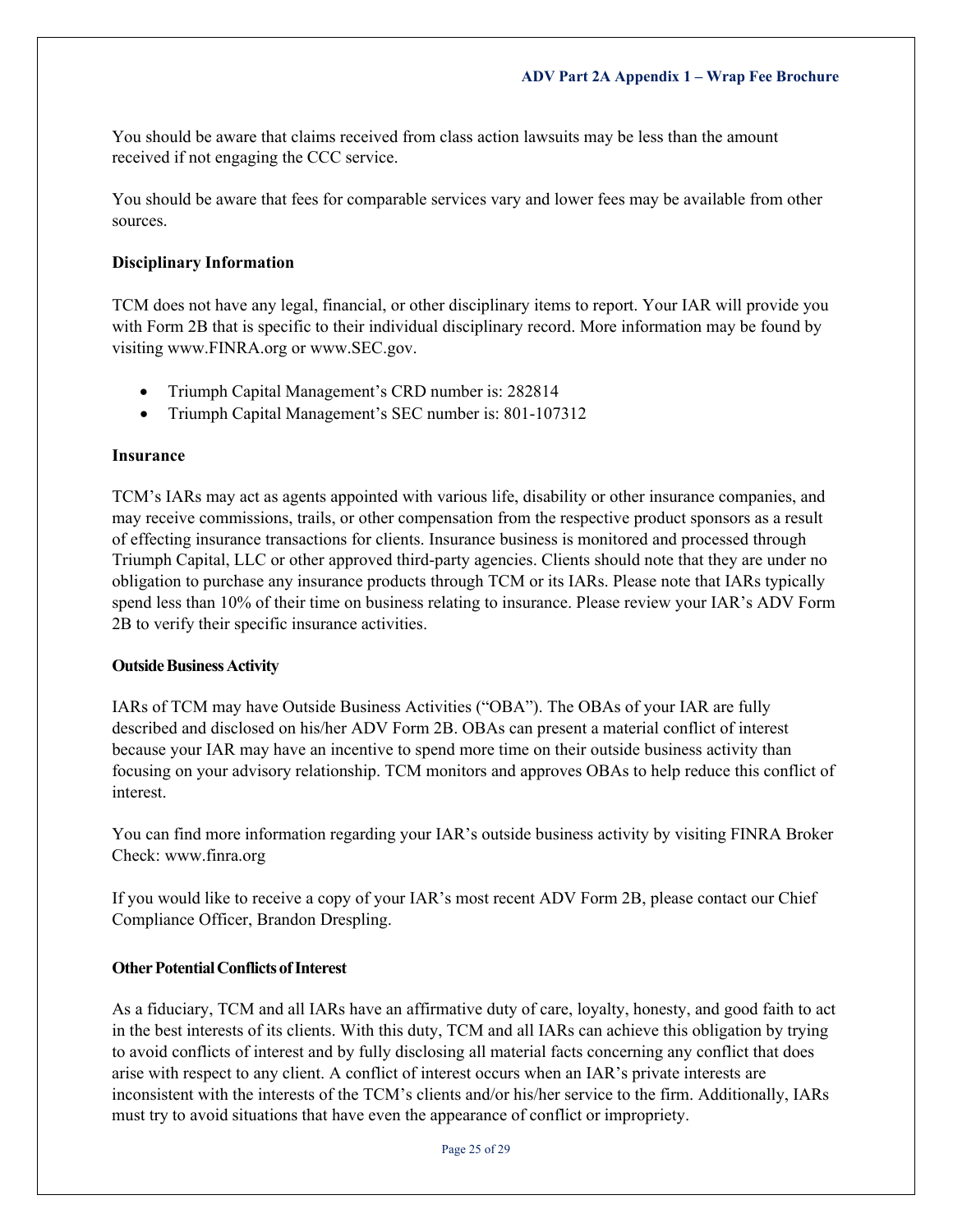Conflicts of interest may arise where TCM or its IARs have reason to favor the interests of one client over another client (e.g., larger accounts over smaller accounts, accounts in which employees have made material personal investments, accounts of close friends or relatives). TCM prohibits inappropriate favoritism of one client over another client that would constitute a breach of fiduciary duty.

TCM prohibits IARs from using knowledge about pending or currently considered securities transactions for clients to profit personally, directly or indirectly, as a result of such transactions, including purchasing or selling such securities.

Mr. Brandon Drespling and Mr. Derek Eichenwald are both principals of TCM. Mr. Drespling is supervised by Mr. Eichenwald and Mr. Eichenwald is supervised by Mr. Drespling. Mr.Drespling and Mr. Eichenwald manage client assets as co-managers. This can be deemed a potential conflict of interest. Both Mr. Drespling and Mr. Eichenwald are additionally monitored by the Compliance Department. If you have any questions regarding the supervision of Mr. Drespling or Mr. Eichenwald, please contact Mr. Drespling and Mr. Eichenwald prior to engaging in advisory services withTCM.

## **Code of Ethics, Participation or Interest in Client Transactions and Personal Trading**

TCM and persons associated with TCM are allowed to invest for their own accounts or to have a financial interest in the same securities or other investments that TCM recommends or acquires for your account and may engage in transactions that are the same as or different than transactions recommended to or made for your account. This creates a conflict of interest. TCM recognizes the fiduciary responsibility to place your interests first and has established policies in this regard to avoid or mitigate any conflicts of interest.

TCM has developed and implemented a Code of Ethics that sets forth standards of conduct expected of our advisory personnel to mitigate this conflict of interest. The Code of Ethics addresses, among other things, personal trading, gifts, the prohibition against the use of inside information, and other situations where there is a possibility for conflicts of interest.

The Code of Ethics is designed to protect our clients by deterring misconduct, educating personnel regarding the firm's expectations and laws governing their conduct, reminding personnel that they are in a position of trust and must act with complete propriety at all times, protecting the reputation of TCM, guarding against violation of the securities laws, and establishing procedures for personnel to follow so that TCM may determine whether their personnel are complying with the firm's ethical principles.

TCM has established the following restrictions in order to ensure our firm's fiduciary responsibilities:

A director, officer, or employee of TCM shall not buy or sell any securities for their personal portfolio(s) where their decision is substantially derived, in whole or in part, by reason of his or her employment unless the information is also available to the investing public on reasonable inquiry. No director, officer,or employee of TCM shall prefer his or her own interest to that of the advisory client.

- TCM maintains a list of all securities holdings and anyone associated with this advisory practice with access to advisory recommendations. These holdings are reviewed on a regular basis by an appropriate officer/individual of TCM.
- TCM emphasizes the unrestricted right of the client to decline to implement any advice rendered,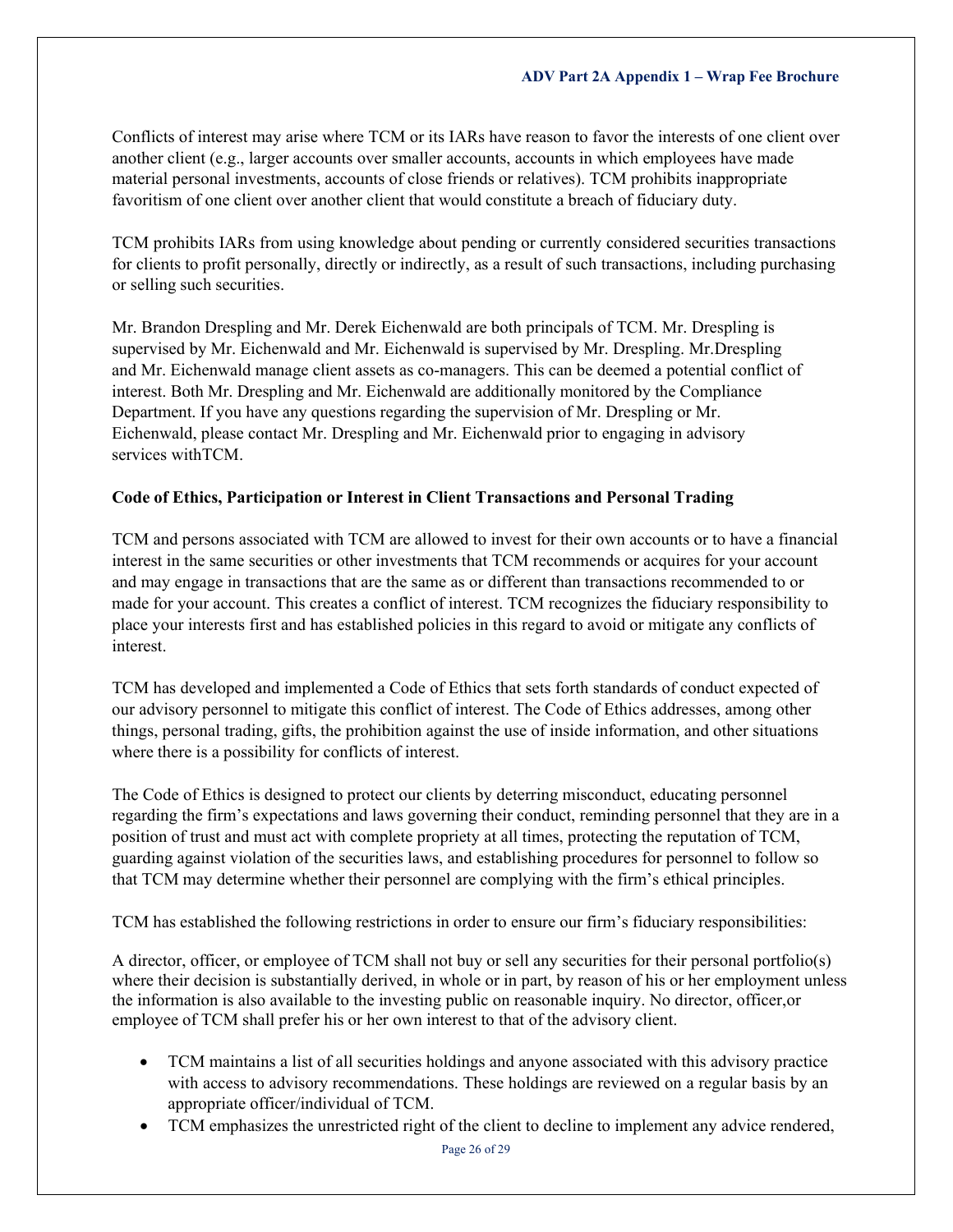except in situations where we are granted discretionary authority of the client's account.

- TCM emphasizes the unrestricted right of the client to select and choose any broker-dealer (except in situations where TCM is granted discretionary authority) he or she wishes.
- TCM prohibits the use of leveraged and inverse ETFs and ETNs in client accounts.
- TCM prohibits the use of cross trades in client accounts.
- TCM requires that all individuals must act in accordance with all applicable Federal and State regulations governing registered investment advisory practices.

Any individual not in observance of the above may be subject to termination. You may request a complete copy of our Code of Ethics by contacting us.

## **Account Reviews – Investment Supervisory Services**

The underlying securities within the investment supervisory services are regularly monitored. These reviews will be made by your IAR and are reviewed by the supervisor in charge. An annual review is usually conducted in person or by telephone.

The purpose of all reviews is to ensure that the investment plan continues to be implemented in a manner which matches the client's goals, objectives, and overall risk tolerance. More frequent reviews may be triggered by material changes in variables such as your individual circumstances, or the market, political, or economic environment. You are urged to notify us of any changes in your personal circumstances.

## **Statements and Reports**

You are urged to compare the reports provided by TCM against the account statements you receive directly from your account custodian. TCM will have the ability to provide clients with performance/position summary reports upon request. Reports may also be provided at every client meeting.

The custodian/broker for the individual client's account will also provide clients with an account statement at least quarterly.

## **Client Referrals and Other Compensation**

The IARs of TCM receive a portion of the wrap fee paid by you for participation in the program. In addition, your IAR could also be licensed to offer insurance products and will receive customary commissions for the sale of such products should a client decide to make the purchase or sale through the TCM IAR which are not covered by the wrap fee program. When selling products, a conflict of interest exists. This is due to commission payment or fee structure associated with the insurance business. Your IAR may have an incentive to affect an insurance transaction for the purpose of generating compensation rather than basing their recommendations solely on your needs. TCM mitigates this conflict by monitoring its IAR's outside business activities and their overall recommendations to you.

These products and other investments may be linked to your account statement. These investments are not a part of our wrap program and are excluded from the fee you pay unless included in our Managed by TCM at Security Benefit program, TTAMP program, Alternative Management program, or Variable Product Advisory Management program.

Page 27 of 29 As disclosed under Brokerage Practices, TCM participates primarily in TD Ameritrade's Institutional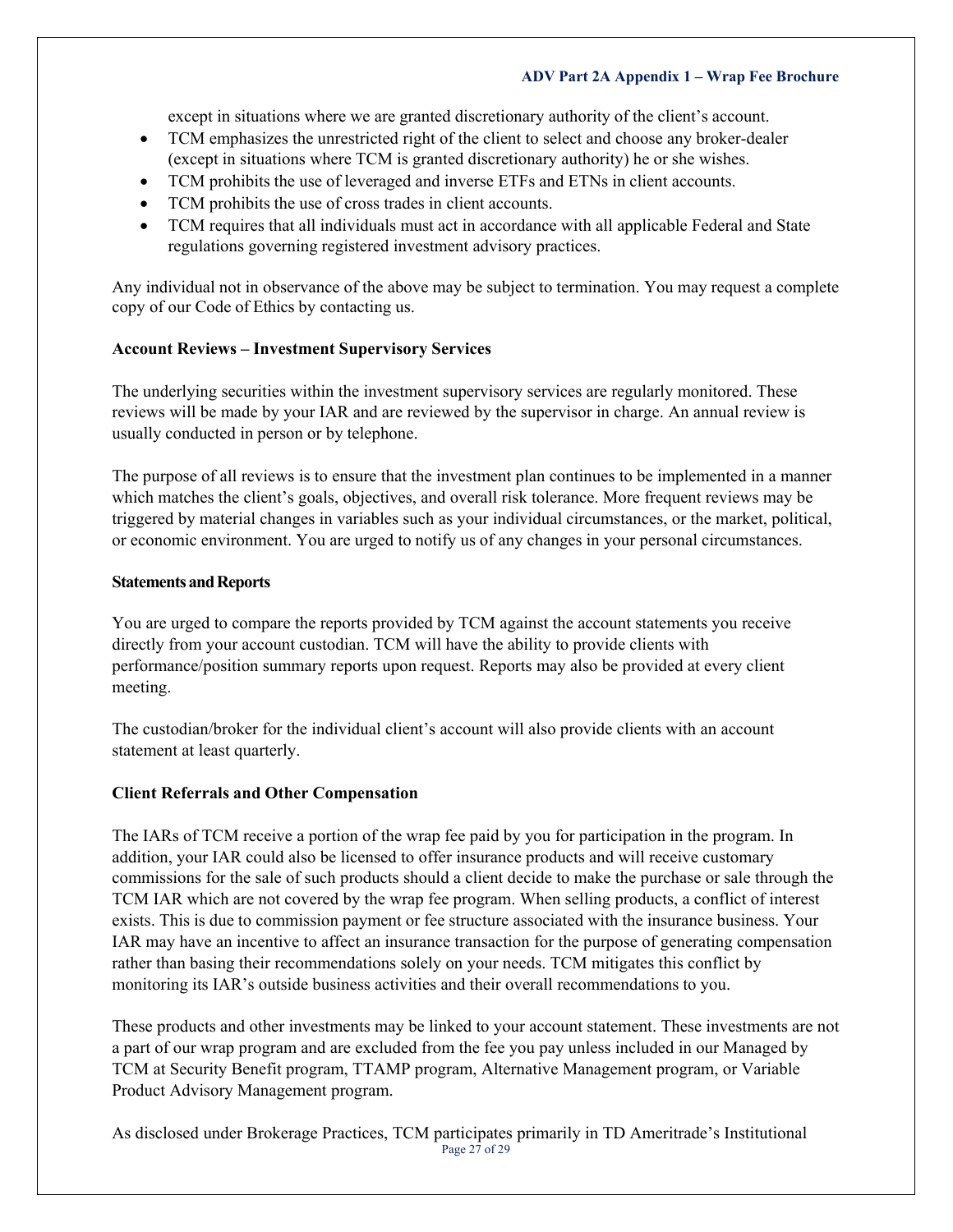customer program, and TCM may recommend TD Ameritrade to you for custody and brokerage services. There is no direct link between our participation in the program, and the investment advice TCM gives to our clients, although TCM receives economic benefits through our participation in the program that are typically not available to any other independent investment advisors participating in the program. These benefits include the following products and services (provided without cost or at a discount): receipt of duplicate client statements and confirmations; research related products and tools; consulting services; access to a trading desk serving advisor participants; access to block trading (which provides the ability to aggregate securities transactions for execution and then allocate the appropriate shares to client accounts); the ability to have advisory fees deducted directly from client accounts; access to an electronic communications network for client order entry and account information; access to mutual funds with no transaction fees and to certain institutional money managers; and discounts on compliance, marketing, research, technology, and practice management products or services provided to us by third party vendors. TD Ameritrade may also have paid for business consulting and professional services received by some of our related persons. Some of the products and services made available by TD Ameritrade through the program may benefit us but may not benefit your account. These products or services may assist us in managing and administering your account, including accounts not maintained at TD Ameritrade. Other services made available by TD Ameritrade are intended to help us manage and further develop our business enterprise. The benefits received by TCM or our personnel through participation in the program does not depend on the amount of brokerage transactions directed to TD Ameritrade. As part of our fiduciary duties to clients, TCM always endeavors to put the interests of our clients first. You should be aware, however, the receipt of economic benefits by TCM or our related persons in and of itself creates a conflict of interest and may indirectly influence our choice of TD Ameritrade for custody and brokerage services.

Because the amount of our compensation or the products or services we receive may vary depending on the custodian/broker we recommend being used by our clients; TCM has a conflict of interest in making that recommendation. Our recommendation of specific custodian/broker may be based in part onthe economic benefit to us and not solely on the nature, cost or quality of custody and brokerage services provided to you and our other clients. We nonetheless always strive to act in your best interest.

From time to time, TCM may receive expense reimbursement for travel and/or marketing expenses from distributors of investment and/or insurance products. Travel expense reimbursements are typically a result of attendance at due diligence and/or investment training events hosted by product sponsors. Marketingexpense reimbursements are typically the result of informal expense sharing arrangements in which product sponsors may underwrite costs incurred for marketing such as advertising, publishing and seminar expenses. Although receipt of these travel and marketing expense reimbursements are not predicated upon specific sales quotes, the product sponsor reimbursements are typically made by those sponsors for whom sales have been made or anticipated sales that will be made.

#### **OutsideCompensation**

TCM may enter into written referral agreements with third parties by which the third party may, from time to time, refer clients that may establish accounts and enter advisory relationships with us. In such circumstances, TCM agrees to pay the third party a referral fee equal to a percentage of fees received by us from the referred client. The referral fee may be split between third parties who have jointly participated in referring a client to TCM. TCM makes disclosure of such referral arrangement, if any, to the client before entering into an advisory agreement. All referral agreements are governed by Rule 206(4)-3 under the Investment Advisers Act of 1940.